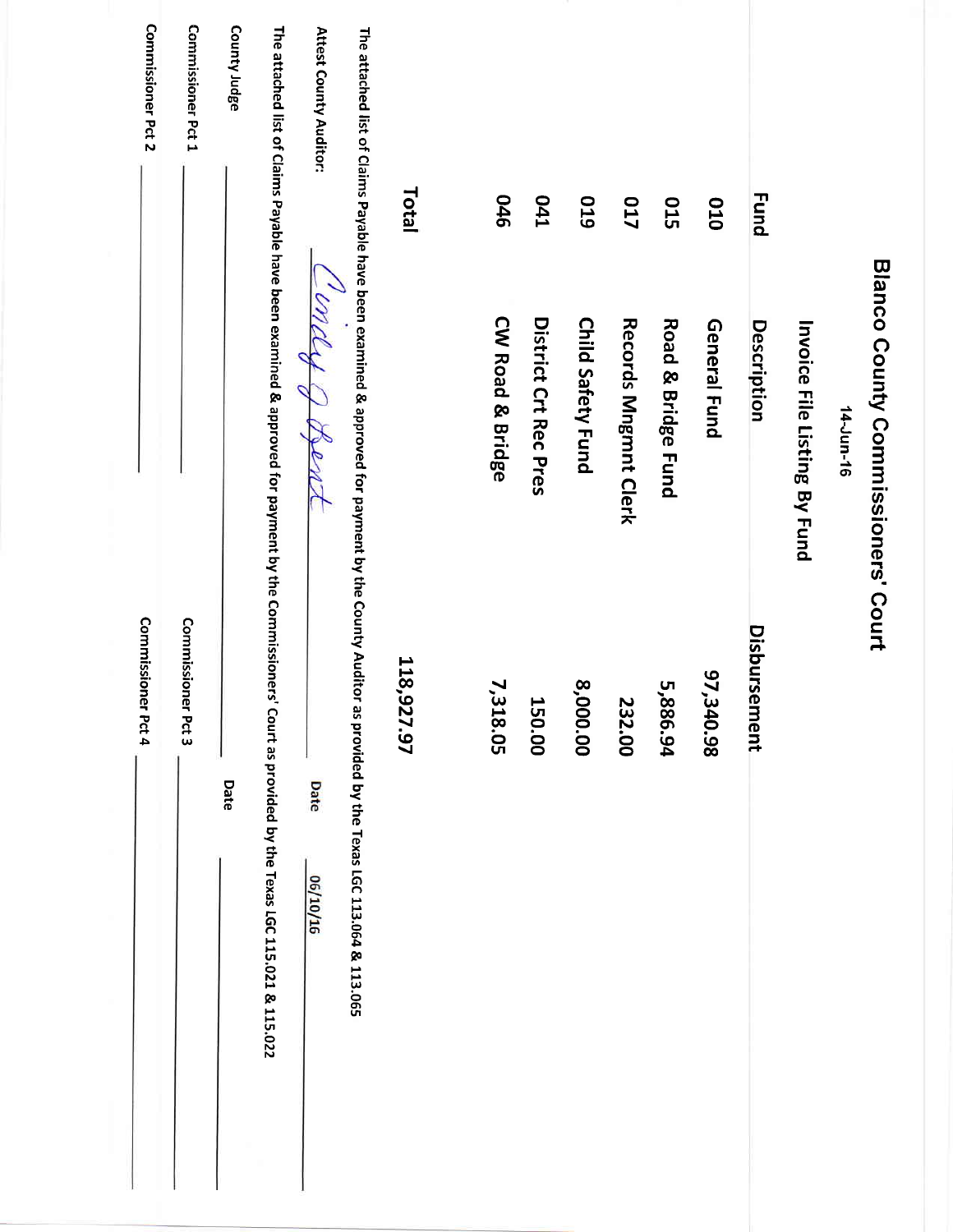| NAME-OF-VENDOR<br>DEPARTMENT                   | INVOICE-NO     | DESCRIPTION-OF-INVOICE      |                      |
|------------------------------------------------|----------------|-----------------------------|----------------------|
| ADAMSON INDUSTRIES                             |                |                             | <b>AMOUNT</b>        |
| COUNTY SHERIFF                                 |                |                             |                      |
|                                                | 58524          | INV#132145 LEC              | 69.90                |
| VENDOR TOTAL                                   |                |                             | 69.90                |
| ALYCE M DUNCAN                                 |                |                             |                      |
| ELECTIONS ADMINISTRATOR                        | 58467          | EARLY VOTING                |                      |
| VENDOR TOTAL                                   |                |                             | 136.00<br>136.00     |
| BANNON & ASSOCIATES, LLC                       |                |                             |                      |
| GENERAL FUND GRANTS                            |                |                             |                      |
| <b>VENDOR TOTAL</b>                            | 58525          | <b>INV#7121 LEC</b>         | 500.00               |
|                                                |                |                             | 500.00               |
| BLANCO HYDRO GAS CO.                           |                |                             |                      |
| RECYCLING COORDINATOR                          | 58526          | ACCT#2411 PCT 4             | 23.70                |
| RECYCLING COORDINATOR                          | 58580          | ACCT#2411 PCT 4             | 24.00                |
| <b>VENDOR TOTAL</b>                            |                |                             | 47.70                |
| BLANCO REGIONAL CLINIC P.A.                    |                |                             |                      |
| COUNTY SHERIFF                                 | 58469          | ACCT # BLANCO0007           |                      |
| INDIGENT HEALTH CARE                           | 58470          | JAIL<br>HECKAT0001          | 513.88               |
| VENDOR TOTAL                                   |                |                             | 33.27<br>547.15      |
|                                                |                |                             |                      |
| BUSINESS CENTER PRINT & OS<br>COUNTY TREASURER |                |                             |                      |
| COUNTY SHERIFF                                 | 58528          | INV#119988 CO TREAS         | 72.86                |
| COUNTY SHERIFF                                 | 58529          | INV#119672 LEC              | 304.22               |
| COURTHOUSE EXPENSES                            | 58530          | INV#119673 LEC              | 32.99                |
| COUNTY CLERK                                   | 58531          | INV#119843                  | 379.90               |
| COUNTY SHERIFF                                 | 58532          | INV#119844 CO CLERK         | 76.54                |
| <b>VENDOR TOTAL</b>                            | 58581          | INV#116790P LEC             | 142.49               |
|                                                |                |                             | 1,009.00             |
| CARD SERVICE CENTER                            |                |                             |                      |
| <b>COURTHOUSE EXPENSES</b>                     | 58606          | 4707 1205 3610 0344 COUNTY  |                      |
| <b>COUNTY SHERIFF</b>                          | 58613          | 5439 8905 3610 0682 SHUMAKE | 7.78                 |
| <b>COURTHOUSE EXPENSES</b>                     | 58614          | 5439 8905 3610 0716 GILLIAM | 38.02                |
| <b>COURTHOUSE EXPENSES</b>                     | 58618          | 4707 1205 3610 0369 GILLIAM | 138.35               |
| COURTHOUSE EXPENSES                            | 58619          | 4707 1205 3610 0369 GILLIAM | 123.72               |
| COUNTY SHERIFF                                 | 58620          | 4707 1205 3610 0393 MORGAN  | 18.22                |
| COUNTY SHERIFF                                 | 58621          | 4707 1205 3610 0393 MORGAN  | 125.00               |
| COUNTY SHERIFF                                 | 58622          | 4707 1205 3610 0427 SHUMAKE | 149.90               |
| COUNTY SHERIFF                                 | 58623          | 4707 1205 3610 0310 SWIFT   | 119.47               |
| VENDOR TOTAL                                   |                |                             | 1,242.00<br>1,962.46 |
| CENTRAL TEXAS AUTOPSY PLLC                     |                |                             |                      |
| JUDICIAL EXPENSES                              |                |                             |                      |
| JUDICIAL EXPENSES                              | 58471<br>58472 | INV #11005 PEPPER           | 2,100.00             |
| VENDOR TOTAL                                   |                | INV #11027 CASTILLO         | 2,100.00             |
|                                                |                |                             | 4,200.00             |
| CHRIS WIEMERS                                  |                |                             |                      |
| COUNTY EXTENSION AGENCY<br><b>VENDOR TOTAL</b> | 58534          | <b>REIMBURSEMENTS</b>       | 181.34<br>181.34     |
| CITY OF BLANCO                                 |                |                             |                      |
| <b>COURTHOUSE EXPENSES</b>                     | 58473          | ACCT #16 SOUTH ANNEX        |                      |
| VENDOR TOTAL                                   |                |                             | 63.75                |
|                                                |                |                             | 63.75                |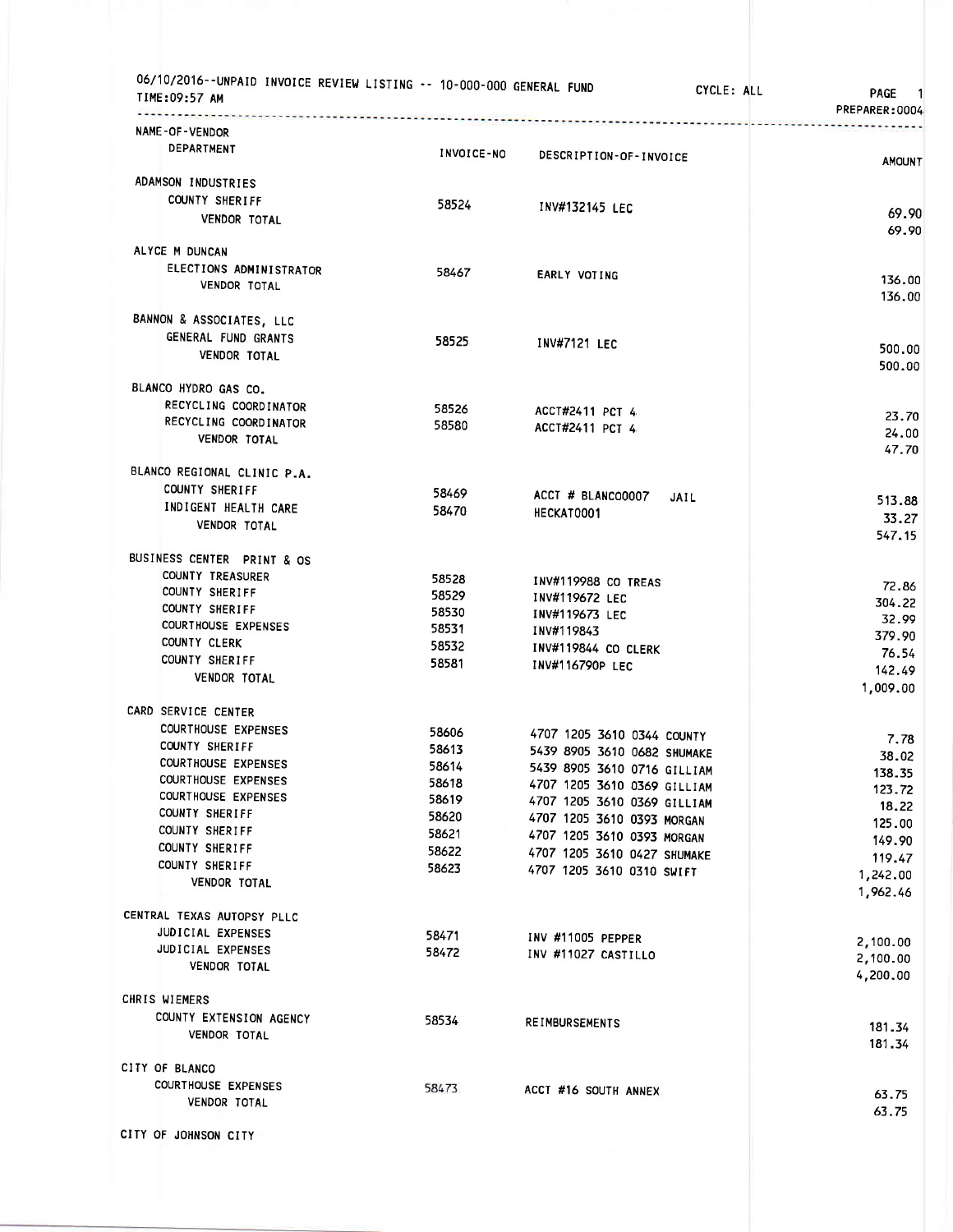| 06/10/2016--UNPAID INVOICE REVIEW LISTING -- 10-000-000 GENERAL FUND<br>TIME:09:57 AM |            |                                | CYCLE: ALL | 2<br>PAGE<br>PREPARER:0004 |
|---------------------------------------------------------------------------------------|------------|--------------------------------|------------|----------------------------|
| NAME-OF-VENDOR                                                                        |            |                                |            |                            |
| DEPARTMENT                                                                            | INVOICE-NO | DESCRIPTION-OF-INVOICE         |            | <b>AMOUNT</b>              |
| <b>COUNTY SHERIFF</b>                                                                 | 58503      | ACCT 1255 LEC                  |            |                            |
| COUNTY SHERIFF                                                                        | 58504      | ACCT 11316 LEC                 |            | 313.61                     |
| COUNTY SHERIFF                                                                        | 58505      |                                |            | 595.01                     |
| <b>COURTHOUSE EXPENSES</b>                                                            | 58506      | ACCT 1317 LEC                  |            | 51.37                      |
| <b>COURTHOUSE EXPENSES</b>                                                            |            | ACCT 1089 PCT 2                |            | 95.05                      |
| <b>COURTHOUSE EXPENSES</b>                                                            | 58507      | ACCT 95 OLD JAIL               |            | 75.19                      |
| <b>COURTHOUSE EXPENSES</b>                                                            | 58508      | ACCT 152 OLD ANNEX             |            | 75.19                      |
| <b>COURTHOUSE EXPENSES</b>                                                            | 58509      | ACCT 73 COURTHOUSE             |            | 200.49                     |
| <b>COURTHOUSE EXPENSES</b>                                                            | 58510      | ACCT 1187 ANNEX                |            | 51.37                      |
| <b>VENDOR TOTAL</b>                                                                   | 58511      | ACCT 1186 ANNEX                |            | 10.03<br>1,467.31          |
| CLAUDIA K. SMITH                                                                      |            |                                |            |                            |
| ELECTIONS ADMINISTRATOR                                                               | 58468      | EARLY VOTING                   |            |                            |
| <b>VENDOR TOTAL</b>                                                                   |            |                                |            | 136.00<br>136.00           |
|                                                                                       |            |                                |            |                            |
| CLINICAL PATHOLOGY ASSOCIATES                                                         |            |                                |            |                            |
| INDIGENT HEALTH CARE                                                                  | 58474      | PATIENT #N9493503              |            | 20.96                      |
| <b>VENDOR TOTAL</b>                                                                   |            |                                |            | 20.96                      |
| CONNIE HARRISON                                                                       |            |                                |            |                            |
| TAX ASSESSOR/COLLECTOR                                                                | 58535      | OPEN RECORDS/RECORDS DETENTION |            | 30.00                      |
| TAX ASSESSOR/COLLECTOR                                                                | 58536      | <b>BUDGET PLANNING</b>         |            | 30.00                      |
| TAX ASSESSOR/COLLECTOR                                                                | 58537      | MV SALES TAX & COLLECTION FEES |            | 30.00                      |
| TAX ASSESSOR/COLLECTOR                                                                | 58538      | VOTER REGISTRATION             |            | 30.00                      |
| <b>VENDOR TOTAL</b>                                                                   |            |                                |            | 120,00                     |
| CROFTS - CROW FUNERAL HOME                                                            |            |                                |            |                            |
| JUDICIAL EXPENSES                                                                     | 58475      | INV #TRADE                     |            | 350.00                     |
| <b>VENDOR TOTAL</b>                                                                   |            |                                |            | 350.00                     |
| DODGE CITY OF MCKINNEY                                                                |            |                                |            |                            |
| GENERAL FUND CAPITAL EQUIPMENT                                                        | 58582      | INV#6J315243                   |            | 44,800.00                  |
| <b>VENDOR TOTAL</b>                                                                   |            |                                |            | 44,800.00                  |
| ELECTION SYSTEMS & SOFTWARE                                                           |            |                                |            |                            |
| ELECTIONS ADMINISTRATOR                                                               | 58539      | INV#969783                     |            | 146.56                     |
| <b>VENDOR TOTAL</b>                                                                   |            |                                |            | 146.56                     |
| EXPRESS AUTOMOTIVE SERVICE                                                            |            |                                |            |                            |
| <b>COUNTY SHERIFF</b>                                                                 | 58541      | INV#3731301 LEC                |            | 46.53                      |
| VENDOR TOTAL                                                                          |            |                                |            | 46.53                      |
| FASTENAL COMPANY                                                                      |            |                                |            |                            |
| RECYCLING COORDINATOR                                                                 | 58583      | INV#TX00189946 RECYCLING       |            | 94.30                      |
| RECYCLING COORDINATOR                                                                 | 58584      | INV#TX00190070 RECYCLING       |            | 38.09                      |
| <b>VENDOR TOTAL</b>                                                                   |            |                                |            | 132.39                     |
| FRONTIER COMMUNICATIONS                                                               |            |                                |            |                            |
| COUNTY SHERIFF                                                                        | 58477      | 830-868-7104 LEC               |            | 983.72                     |
| <b>COUNTY SHERIFF</b>                                                                 | 58585      | ACCT#210-020-1205-060409-5 LEC |            | 169.99                     |
| <b>VENDOR TOTAL</b>                                                                   |            |                                |            | 1,153.71                   |
| GRAVES HUMPHRIES, STAHL, LIMITED                                                      |            |                                |            |                            |
| <b>COURTHOUSE EXPENSES</b>                                                            | 58478      | REPORT #COLOO5 JP 1            |            | 802.67                     |
| VENDOR TOTAL                                                                          |            |                                |            | 802.67                     |
| <b>GRETCHEN L. SANDERS</b>                                                            |            |                                |            |                            |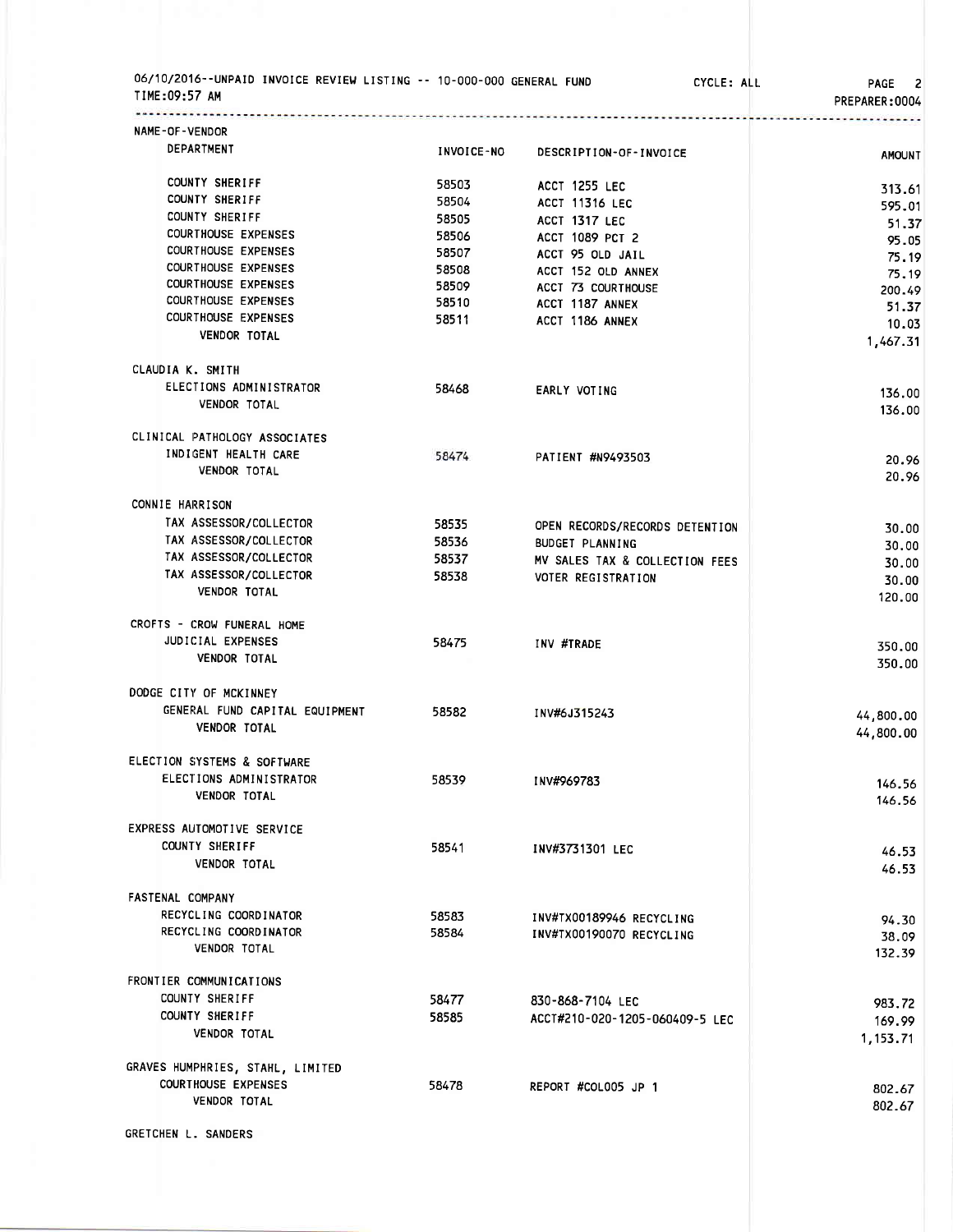| 06/10/2016--UNPAID INVOICE REVIEW LISTING -- 10-000-000 GENERAL FUND<br>TIME:09:57 AM |            |                             | CYCLE: ALL | PAGE 3<br>PREPARER:0004 |
|---------------------------------------------------------------------------------------|------------|-----------------------------|------------|-------------------------|
| NAME-OF-VENDOR                                                                        |            |                             |            |                         |
| DEPARTMENT                                                                            | INVOICE-NO | DESCRIPTION-OF-INVOICE      |            |                         |
| COUNTY EXTENSION AGENCY                                                               |            |                             |            | <b>AMOUNT</b>           |
| VENDOR TOTAL                                                                          | 58548      | <b>REIMBURSEMENTS</b>       |            | 302.35                  |
|                                                                                       |            |                             |            | 302.35                  |
| <b>GVTC</b>                                                                           |            |                             |            |                         |
| JUSTICE OF THE PEACE #4<br><b>VENDOR TOTAL</b>                                        | 58479      | 830-833-4212 JP 4           |            | 178.01                  |
|                                                                                       |            |                             |            | 178.01                  |
| H & H LAND SERVICE                                                                    |            |                             |            |                         |
| <b>COURTHOUSE EXPENSES</b>                                                            | 58480      | INV #1812 JP 4              |            |                         |
| <b>COURTHOUSE EXPENSES</b>                                                            | 58481      | INV #1792 JP 4              |            | 75.00<br>75.00          |
| VENDOR TOTAL                                                                          |            |                             |            | 150,00                  |
| HEFFERNAN INS DBA ADAMS INS. AGENCY                                                   |            |                             |            |                         |
| TAX ASSESSOR/COLLECTOR                                                                | 58549      |                             |            |                         |
| VENDOR TOTAL                                                                          |            | SURETY BOND - TAC           |            | 199.00                  |
|                                                                                       |            |                             |            | 199.00                  |
| HILL COUNTRY IT<br>COURTHOUSE EXPENSES                                                |            |                             |            |                         |
| VENDOR TOTAL                                                                          | 58515      | INV #000051                 |            | 1,326.80                |
|                                                                                       |            |                             |            | 1,326.80                |
| ICS JAIL SUPPLIES INC.                                                                |            |                             |            |                         |
| COUNTY SHERIFF                                                                        | 58550      | INV#136969 LEC              |            |                         |
| COUNTY SHERIFF                                                                        | 58586      | INV#136978 LEC              |            | 363.00                  |
| <b>VENDOR TOTAL</b>                                                                   |            |                             |            | 196.90<br>559.90        |
| JOHNSON CITY HYDRO GAS                                                                |            |                             |            |                         |
| COUNTY SHERIFF                                                                        | 58516      |                             |            |                         |
| VENDOR TOTAL                                                                          |            | ACCT #2570 JAIL             |            | 2,047.70<br>2,047.70    |
| JOHNSON CITY PUBLICATIONS LP                                                          |            |                             |            |                         |
| ELECTIONS ADMINISTRATOR                                                               |            |                             |            |                         |
| VENDOR TOTAL                                                                          | 58587      | NEWSPAPER AD                |            | 50.00                   |
|                                                                                       |            |                             |            | 50.00                   |
| JOHNSON CONTROLS                                                                      |            |                             |            |                         |
| COURTHOUSE EXPENSES                                                                   | 58551      | INV#1-34136155485 LEC       |            | 856.70                  |
| <b>VENDOR TOTAL</b>                                                                   |            |                             |            | 856.70                  |
| KELLY GROSSMAN                                                                        |            |                             |            |                         |
| JUDICIAL EXPENSES                                                                     | 58482      | COURT REPORTER              |            |                         |
| VENDOR TOTAL                                                                          |            |                             |            | 439.30<br>439.30        |
| KERMIT ROEDER SR                                                                      |            |                             |            |                         |
| COUNTY INSPECTOR                                                                      |            |                             |            |                         |
| VENDOR TOTAL                                                                          | 58589      | REIMBURSEMENTS              |            | 40.00                   |
|                                                                                       |            |                             |            | 40.00                   |
| LOWER COLORADO RIVER AUTHORITY                                                        |            |                             |            |                         |
| <b>COURTHOUSE EXPENSES</b><br>VENDOR TOTAL                                            | 58483      | INV #TWER0005141            |            | 822.20                  |
|                                                                                       |            |                             |            | 822.20                  |
| MARY K. HAGEMEIER DDS                                                                 |            |                             |            |                         |
| COUNTY SHERIFF                                                                        | 58552      | INMATE DENTAL - WILLIAMS, T |            |                         |
| COUNTY SHERIFF                                                                        | 58553      | INMATE DENTAL - YOUNG, K    |            | 120.00                  |
| COUNTY SHERIFF                                                                        | 58554      | INMATE DENTAL - STEWART, G  |            | 185.00<br>95.00         |
| COUNTY SHERIFF<br>COUNTY SHERIFF                                                      | 58555      | INMATE DENTAL- DRISKA, E    |            | 60.00                   |
| COUNTY SHERIFF                                                                        | 58590      | INMATE DENTAL- MILLER, R    |            | 95.00                   |
| VENDOR TOTAL                                                                          | 58591      | INMATE DENTAL- CALDER, K    |            | 95.00                   |
|                                                                                       |            |                             |            | 650.00                  |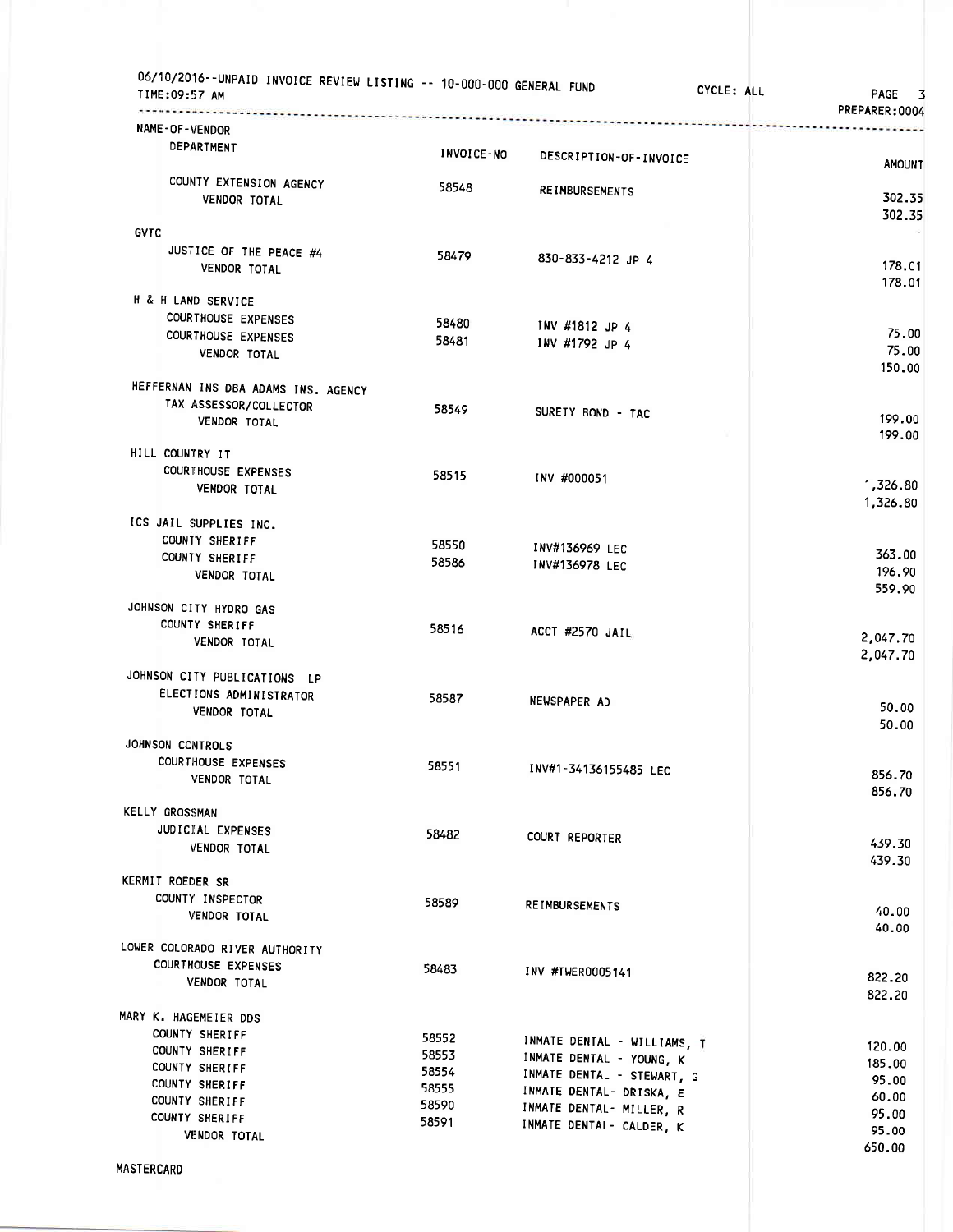| 06/10/2016--UNPAID INVOICE REVIEW LISTING -- 10-000-000 GENERAL FUND<br>TIME:09:57 AM |            |                                    | CYCLE: ALL | PAGE 4<br>PREPARER:0004 |
|---------------------------------------------------------------------------------------|------------|------------------------------------|------------|-------------------------|
| NAME-OF-VENDOR                                                                        |            |                                    |            |                         |
| DEPARTMENT                                                                            | INVOICE-NO | DESCRIPTION-OF-INVOICE             |            | <b>AMOUNT</b>           |
| <b>COURTHOUSE EXPENSES</b>                                                            | 58607      |                                    |            |                         |
| <b>COURTHOUSE EXPENSES</b>                                                            | 58612      | 5439 8905 3610 0708 SWIFT          |            | 477.53                  |
| COUNTY SHERIFF                                                                        |            | 5439 8905 3610 0658 ELSBURY        |            | 97.98                   |
| COUNTY SHERIFF                                                                        | 58615      | 5439 8905 3610 0567 CASEY          |            | 250.00                  |
| COUNTY SHERIFF                                                                        | 58616      | 4707 1205 3610 0328 ABLON          |            | 35.00                   |
| VENDOR TOTAL                                                                          | 58617      | 4707 1205 3610 0328 ABLON          |            | 342.01                  |
|                                                                                       |            |                                    |            | 1,202.52                |
| MCCRAW OIL COMPANY                                                                    |            |                                    |            |                         |
| RECYCLING COORDINATOR                                                                 | 58593      | ACCT#12522749 RECYCLE              |            |                         |
| VENDOR TOTAL                                                                          |            |                                    |            | 257.76<br>257.76        |
| MIKE MEGNA                                                                            |            |                                    |            |                         |
| EMERGENCY MANAGEMENT                                                                  | 58594      |                                    |            |                         |
| VENDOR TOTAL                                                                          |            | REIMBURSEMENT                      |            | 87.46<br>87.46          |
| MILLER UNIFORMS & EMBLEMS, INC.                                                       |            |                                    |            |                         |
| COUNTY SHERIFF                                                                        | 58595      |                                    |            |                         |
| COUNTY SHERIFF                                                                        | 58624      | <b>INV#35067 LEC</b>               |            | 85.46                   |
| VENDOR TOTAL                                                                          |            | INV#31799 LEC                      |            | 143.88                  |
|                                                                                       |            |                                    |            | 229.34                  |
| NATALIE WALLACE BENNETT                                                               |            |                                    |            |                         |
| JUDICIAL EXPENSES                                                                     | 58484      | CV07724                            |            | 412.00                  |
| <b>VENDOR TOTAL</b>                                                                   |            |                                    |            | 412.00                  |
| NORTH BLANCO COUNTY EMS                                                               |            |                                    |            |                         |
| COUNTY SHERIFF                                                                        | 58485      | PATIENT #00000105                  |            | 469.96                  |
| <b>VENDOR TOTAL</b>                                                                   |            |                                    |            | 469.96                  |
| NORTHEAST TEXAS DATA CORP.                                                            |            |                                    |            |                         |
| JUSTICE OF THE PEACE PCT #1                                                           | 58486      | REPORT CAS017 JP 1                 |            |                         |
| <b>VENDOR TOTAL</b>                                                                   |            |                                    |            | 112.00<br>112.00        |
| PAY AND SAVE INC.                                                                     |            |                                    |            |                         |
| COUNTY SHERIFF                                                                        | 58557      |                                    |            |                         |
| COUNTY SHERIFF                                                                        | 58558      | ACCT#137002 LEC<br>ACCT#137002 LEC |            | 1,678.14                |
| COUNTY SHERIFF                                                                        | 58596      |                                    |            | 108.29                  |
| COUNTY SHERIFF                                                                        | 58597      | ACCT#137002 LEC                    |            | 1,528.95                |
| <b>COUNTY SHERIFF</b>                                                                 | 58598      | ACCT#137002 LEC                    |            | 64.33                   |
| <b>VENDOR TOTAL</b>                                                                   |            | ACCT#137002 LEC                    |            | 11.66                   |
|                                                                                       |            |                                    |            | 3,391.37                |
| PEDERNALES SOIL/WATER CONS DIS                                                        |            |                                    |            |                         |
| COMMUNITY SERVICES                                                                    | 58487      | 2016 BUDGET REQUEST                |            | 2,000.00                |
| VENDOR TOTAL                                                                          |            |                                    |            | 2,000.00                |
| PETERSON TIRE                                                                         |            |                                    |            |                         |
| COUNTY SHERIFF                                                                        | 58559      | <b>INV#22366 LEC</b>               |            |                         |
| COUNTY SHERIFF                                                                        | 58560      | INV#JC7835 LEC                     |            | 89.95                   |
| COUNTY SHERIFF                                                                        | 58561      | INV#JC7843 LEC                     |            | 693.00                  |
| COUNTY SHERIFF                                                                        | 58599      | <b>INV#JC7888 LEC</b>              |            | 39.45                   |
| VENDOR TOTAL                                                                          |            |                                    |            | 19.90<br>842.30         |
| PITNEY BOWES                                                                          |            |                                    |            |                         |
| <b>COURTHOUSE EXPENSES</b>                                                            | 58517      |                                    |            |                         |
| VENDOR TOTAL                                                                          |            | INV #3300528256 LEASE              |            | 762.00<br>762.00        |
| POSTMASTER/STAMPS                                                                     |            |                                    |            |                         |
| CONSTABLE PCT #4                                                                      | 58603      | <b>STAMPS</b>                      |            |                         |
| VENDOR TOTAL                                                                          |            |                                    |            | 100.00                  |
|                                                                                       |            |                                    |            | 100.00                  |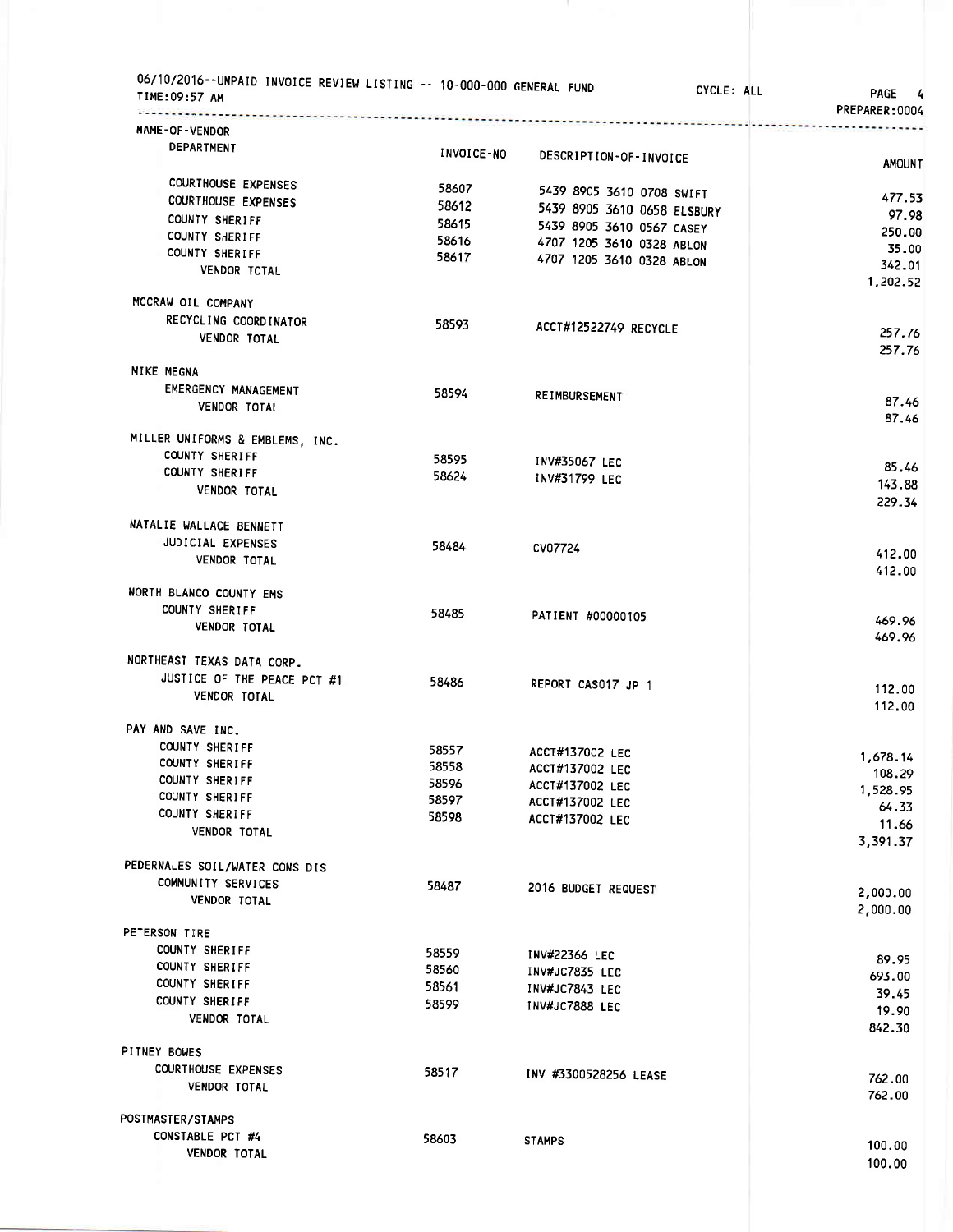| PURCHASE POWER<br>06/10/2016--UNPAID INVOICE REVIEW LISTING -- 10-000-000 GENERAL FUND<br>TIME:09:57 AM<br>. | and an engineering the context of the | CYCLE: ALL                | PAGE 5<br>PREPARER: 0004 |
|--------------------------------------------------------------------------------------------------------------|---------------------------------------|---------------------------|--------------------------|
| NAME-OF-VENDOR<br><b>DEPARTMENT</b>                                                                          | INVOICE-NO                            | DESCRIPTION-OF-INVOICE    | <b>AMOUNT</b>            |
| <b>COURTHOUSE EXPENSES</b>                                                                                   | 58491                                 | ACCT #8000-9090-0697-9400 |                          |
| VENDOR TOTAL                                                                                                 |                                       |                           | 1,000.00<br>1,000.00     |
| QUILL CORPORATION                                                                                            |                                       |                           |                          |
| COURTHOUSE EXPENSES                                                                                          | 58565                                 | INV#5847824 CH            | 88.26                    |
| <b>COURTHOUSE EXPENSES</b><br>VENDOR TOTAL                                                                   | 58566                                 | INV#5847735 CH            | 97.86<br>186.12          |
| SETON HIGHLAND LAKES HOSPITAL                                                                                |                                       |                           |                          |
| <b>COUNTY SHERIFF</b>                                                                                        | 58492                                 | PATIENT #151499589 JAIL   |                          |
| VENDOR TOTAL                                                                                                 |                                       |                           | 49.14<br>49.14           |
| STRICKLAND DRUGS                                                                                             |                                       |                           |                          |
| INDIGENT HEALTH CARE                                                                                         | 58489                                 | ACCT 113 INDIGENT         | 116.47                   |
| VENDOR TOTAL                                                                                                 |                                       |                           | 116.47                   |
| SYNERGY ADVANCED IMAGING                                                                                     |                                       |                           |                          |
| INDIGENT HEALTH CARE                                                                                         | 58493                                 | PATIENT #HECKA000 60070   | 24.32                    |
| VENDOR TOTAL                                                                                                 |                                       |                           | 24.32                    |
| SYSCO INC.                                                                                                   |                                       |                           |                          |
| <b>COUNTY SHERIFF</b>                                                                                        | 58568                                 | INV#605180936 LEC         | 1,622.67                 |
| VENDOR TOTAL                                                                                                 |                                       |                           | 1,622.67                 |
| TASER INTERNATIONAL                                                                                          |                                       |                           |                          |
| COUNTY SHERIFF<br><b>VENDOR TOTAL</b>                                                                        | 58569                                 | INV#SI1437900 LEC         | 1,999.38                 |
|                                                                                                              |                                       |                           | 1,999.38                 |
| TENNEX SALES & SERVICE CO. INC.                                                                              |                                       |                           |                          |
| RECYCLING COORDINATOR                                                                                        | 58490                                 | INV #S-43425 RECYCLE      | 405.00                   |
| <b>VENDOR TOTAL</b>                                                                                          |                                       |                           | 405.00                   |
| TERMINIX                                                                                                     |                                       |                           |                          |
| <b>COURTHOUSE EXPENSES</b>                                                                                   | 58518                                 | ACCT #7136 ANNEX          | 100.00                   |
| <b>COURTHOUSE EXPENSES</b><br><b>COURTHOUSE EXPENSES</b>                                                     | 58519                                 | ACCT #6969 LEC            | 111.00                   |
| VENDOR TOTAL                                                                                                 | 58520                                 | ACCT #10125 OLD JAIL      | 47.00<br>258.00          |
| TEXAS ASSOCIATION OF COUNTIES                                                                                |                                       |                           |                          |
| COURTHOUSE EXPENSES                                                                                          | 58494                                 |                           |                          |
| <b>VENDOR TOTAL</b>                                                                                          |                                       | MEMBER 0160               | 6,325.00<br>6,325.00     |
| TEXAS FLEET FUEL                                                                                             |                                       |                           |                          |
| <b>COURTHOUSE EXPENSES</b>                                                                                   | 58572                                 | FUEL - MAINTENANCE        |                          |
| COUNTY INSPECTOR                                                                                             | 58573                                 | FUEL INSPECTOR            | 198.80<br>37.05          |
| CONSTABLE PCT #1                                                                                             | 58574                                 | FUEL CONSTABLE 1          | 41.40                    |
| CONSTABLE PCT #4                                                                                             | 58575                                 | FUEL CONST 4              | 38.49                    |
| COUNTY SHERIFF                                                                                               | 58576                                 | FUEL LEC                  | 3,955.33                 |
| VENDOR TOTAL                                                                                                 |                                       |                           | 4,271.07                 |
| TEXAS WILDLIFE DAMAGE MGMT FUND                                                                              |                                       |                           |                          |
| COMMUNITY SERVICES                                                                                           | 58521                                 | INV #246257 MAY           | 1,900.00                 |
| VENDOR TOTAL                                                                                                 |                                       |                           | 1,900.00                 |
| TEXAS WIRELESS INTERNET                                                                                      |                                       |                           |                          |
| <b>COURTHOUSE EXPENSES</b>                                                                                   | 58495                                 | JP 4 & JP 1               | 74.95                    |
| <b>VENDOR TOTAL</b>                                                                                          |                                       |                           | 74.95                    |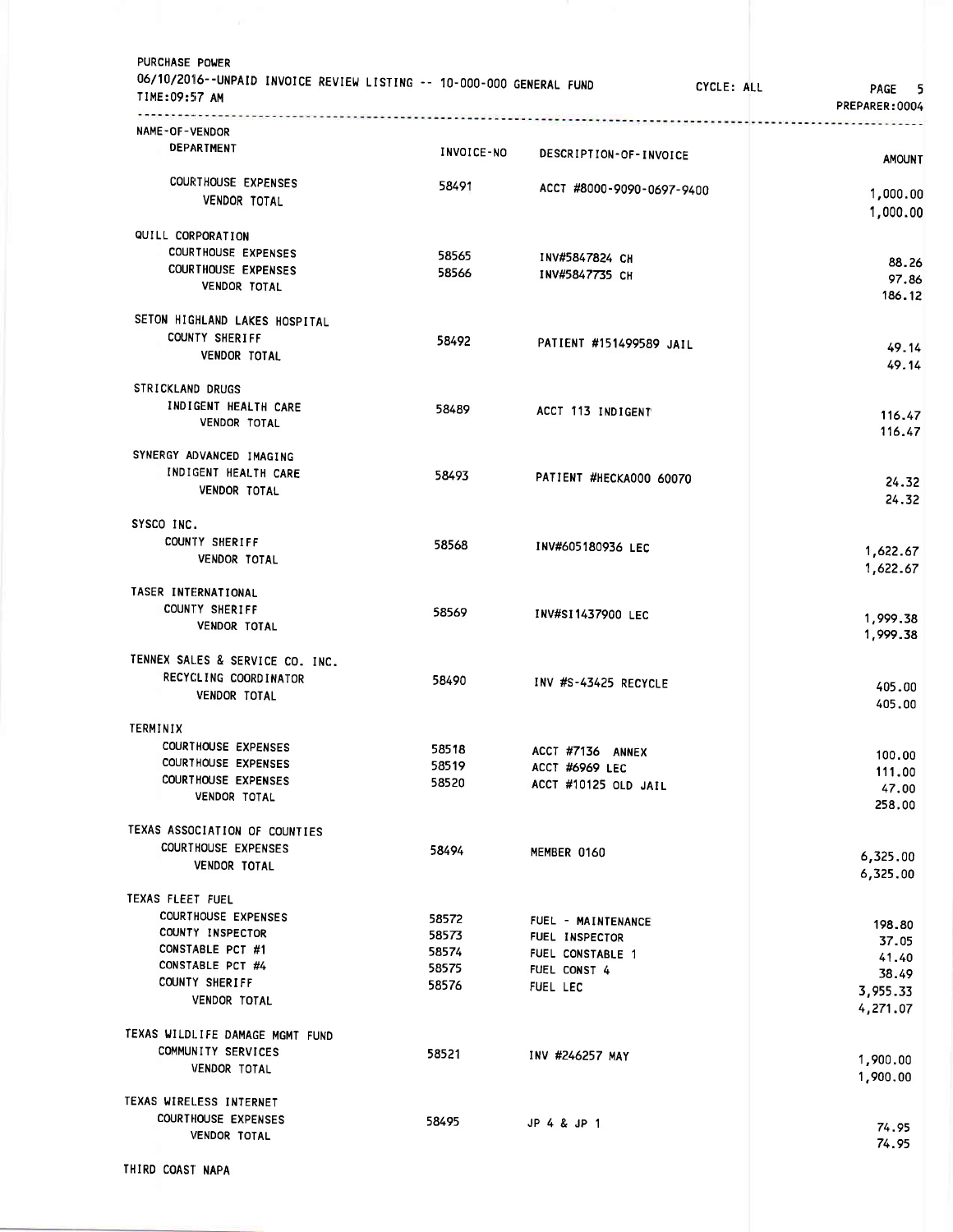| 06/10/2016--UNPAID INVOICE REVIEW LISTING -- 10-000-000 GENERAL FUND<br>TIME:09:57 AM |                   |                         | CYCLE: ALL<br><b>PAGE</b><br>6<br>PREPARER: 0004 |
|---------------------------------------------------------------------------------------|-------------------|-------------------------|--------------------------------------------------|
| <b>NAME-OF-VENDOR</b>                                                                 |                   |                         |                                                  |
| <b>DEPARTMENT</b>                                                                     | <b>INVOICE-NO</b> | DESCRIPTION-OF-INVOICE  | <b>AMOUNT</b>                                    |
| RECYCLING COORDINATOR<br><b>VENDOR TOTAL</b>                                          | 58602             | ACCT#61083 RECYCLING    | 9.19<br>9.19                                     |
| THOMAS M FELPS                                                                        |                   |                         |                                                  |
| JUDICIAL EXPENSES<br><b>VENDOR TOTAL</b>                                              | 58522             | CR 5242 MISD. REVO.     | 250.00<br>250.00                                 |
| THYSSENKRUPP ELEVATOR                                                                 |                   |                         |                                                  |
| <b>COURTHOUSE EXPENSES</b><br><b>VENDOR TOTAL</b>                                     | 58496             | INV #3002583603         | 250.74<br>250.74                                 |
| TIME WARNER CABLE                                                                     |                   |                         |                                                  |
| <b>COURTHOUSE EXPENSES</b><br><b>VENDOR TOTAL</b>                                     | 58497             | ACCT #8260161060144415  | 575.41<br>575.41                                 |
| VANA AND VANA LAW FIRM                                                                |                   |                         |                                                  |
| JUDICIAL EXPENSES                                                                     | 58498             | CV07935                 | 67.50                                            |
| JUDICIAL EXPENSES<br><b>VENDOR TOTAL</b>                                              | 58499             | CASE #7971              | 375.00<br>442.50                                 |
| VERIZON WIRELESS                                                                      |                   |                         |                                                  |
| COUNTY AUDITOR<br><b>VENDOR TOTAL</b>                                                 | 58500             | INV #9764251954 AUDITOR | 166.89<br>166.89                                 |
| WEST TEXAS FIRE & INDUSTRIAL SUPPLY                                                   |                   |                         |                                                  |
| <b>COUNTY SHERIFF</b>                                                                 | 58604             | INV#0136067 LEC         | 81.00                                            |
| <b>COUNTY SHERIFF</b><br><b>VENDOR TOTAL</b>                                          | 58605             | INV#0140137 LEC         | 288.53<br>369.53                                 |
| ZACHARY HUDLER                                                                        |                   |                         |                                                  |
| JUDICIAL EXPENSES                                                                     | 58501             | CV 07599                | 1,162.50                                         |
| JUDICIAL EXPENSES<br><b>VENDOR TOTAL</b>                                              | 58523             | CASE #5304 REVO         | 500.00<br>1,662.50                               |
| FUND TOTAL                                                                            |                   |                         | 97,340.98                                        |

 $\mathcal{O}(\mathcal{O}_\mathcal{O})$  . We set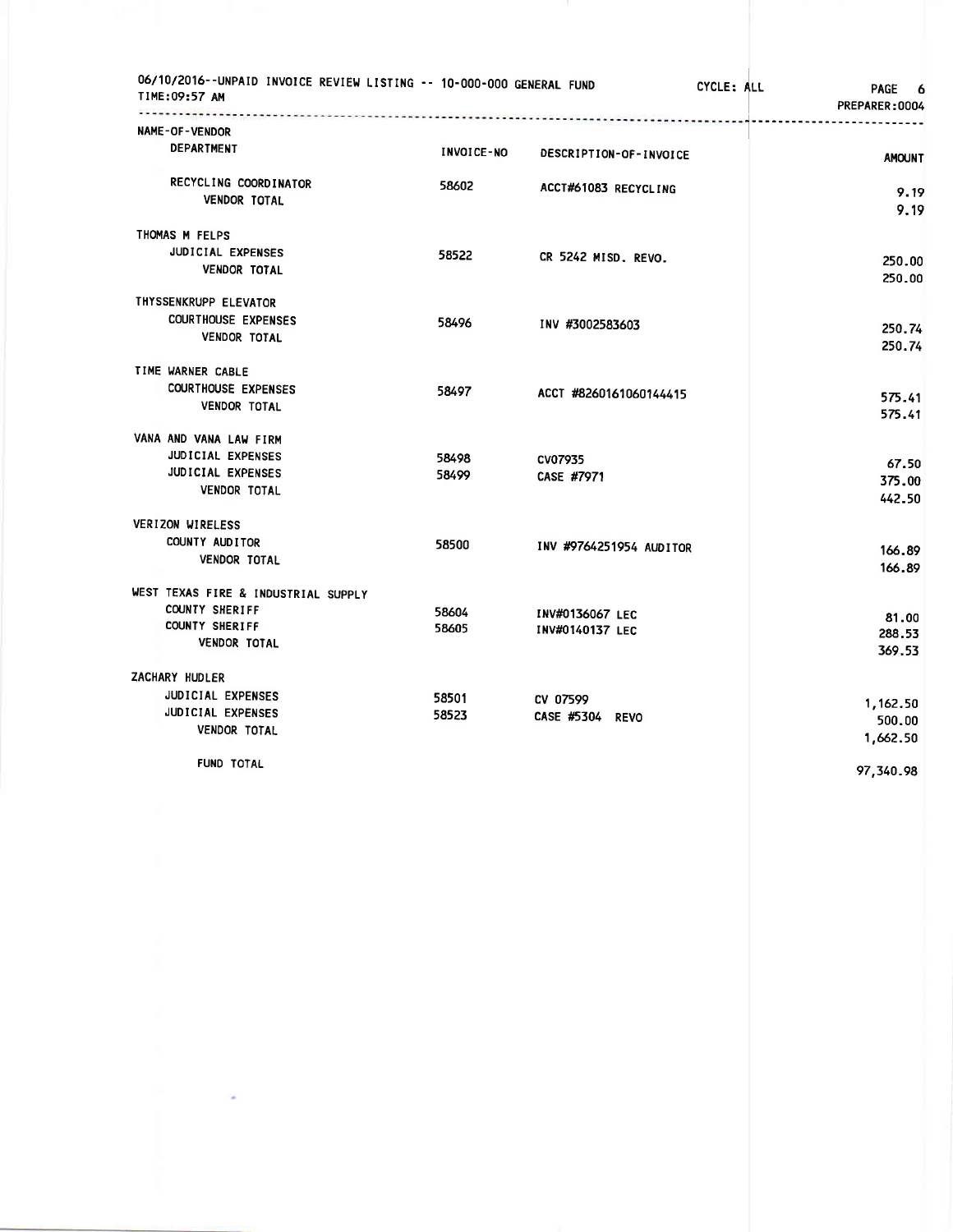| TIME: 09:57 AM<br>- - - - - - <del>-</del> - - - - - - - -       | CYCLE: ALL                | PAGE 7<br>PREPARER:0004 |
|------------------------------------------------------------------|---------------------------|-------------------------|
| NAME-OF-VENDOR                                                   |                           |                         |
| DEPARTMENT<br><b>INVOICE-NO</b>                                  | DESCRIPTION-OF-INVOICE    |                         |
|                                                                  |                           | <b>AMOUNT</b>           |
| FASTENAL COMPANY                                                 |                           |                         |
| <b>R&amp;B PCT #1</b><br>58542                                   | CUSTOMER#TX0010732 PCT 1  |                         |
| VENDOR TOTAL                                                     |                           | 30.12                   |
| FRITZTOWN DIESEL & TRUCK SERVICE                                 |                           | 30.12                   |
| R&B PCT #1                                                       |                           |                         |
| 58543<br>R&B PCT #2                                              | INV#13631                 | 476.44                  |
| 58544<br>R&B PCT #3                                              | INV#13631                 | 476.46                  |
| 58545<br><b>R&amp;B PCT #4</b>                                   | INV#13631                 | 476.44                  |
| 58546<br>VENDOR TOTAL                                            | INV#13631                 | 476.44                  |
|                                                                  |                           | 1,905.78                |
| FRONTIER COMMUNICATIONS                                          |                           |                         |
| <b>R&amp;B PCT #2</b><br>58476                                   |                           |                         |
| VENDOR TOTAL                                                     | 830-868-4471 pct 2        | 94.24                   |
|                                                                  |                           | 94.24                   |
| GORDON'S REPAIR SHOP                                             |                           |                         |
| <b>R&amp;B PCT #2</b><br>58547                                   | INV#21701 PCT 2           |                         |
| VENDOR TOTAL                                                     |                           | 299.74                  |
|                                                                  |                           | 299.74                  |
|                                                                  |                           |                         |
| <b>R&amp;B PCT #4</b><br>58588                                   | MAY STATEMENT PCT 4       |                         |
| VENDOR TOTAL                                                     |                           | 94.05                   |
|                                                                  |                           | 94.05                   |
|                                                                  |                           |                         |
| R&B PCT #1<br>58608                                              | 5439 8905 3610 0708 SWIFT |                         |
| <b>R&amp;B PCT #2</b><br>58609                                   | 5439 8905 3610 0708 SWIFT | 37.41                   |
| <b>R&amp;B PCT #3</b><br>58610                                   | 5439 8905 3610 0708 SWIFT | 37.42                   |
| <b>R&amp;B PCT #4</b><br>58611                                   | 5439 8905 3610 0708 SWIFT | 37.41                   |
| <b>VENDOR TOTAL</b>                                              |                           | 37.41                   |
|                                                                  |                           | 149.65                  |
| MCCRAW OIL COMPANY<br><b>R&amp;B PCT #4</b>                      |                           |                         |
| 58592                                                            | ACCT#12522747 PCT 4       | 389.86                  |
| VENDOR TOTAL                                                     |                           | 389.86                  |
| ODIORNE FEED/RANCH SUPPLY INC                                    |                           |                         |
| <b>R&amp;B PCT #2</b><br>58556                                   | INV#101487 PCT 2          |                         |
| VENDOR TOTAL                                                     |                           | 25.99                   |
|                                                                  |                           | 25.99                   |
|                                                                  |                           |                         |
| <b>R&amp;B PCT #1</b><br>58562                                   | INV#22586 PCT 1           |                         |
| <b>R&amp;B PCT #4</b><br>58563                                   | INV#22384 PCT 4           | 731.80                  |
| <b>R&amp;B PCT #2</b><br>58564                                   | INV#JC7844 PCT 2          | 7.00                    |
| <b>R&amp;B PCT #4</b><br>58600                                   | INV#22324 PCT 4           | 399.90                  |
| <b>VENDOR TOTAL</b>                                              |                           | 65.00                   |
| SEYMOURS GARAGE                                                  |                           | 1,203.70                |
| <b>R&amp;B PCT #4</b>                                            |                           |                         |
| 58567<br><b>VENDOR TOTAL</b>                                     | INV#21591 PCT 4           | 308.55                  |
|                                                                  |                           | 308,55                  |
| TEXAS FLEET FUEL                                                 |                           |                         |
| <b>R&amp;B PCT #1</b><br>58570                                   | FUEL - PCT 1              |                         |
| <b>R&amp;B PCT #2</b><br>58571                                   | FUEL PCT 2                | 296,45                  |
| VENDOR TOTAL                                                     |                           | 732.75                  |
|                                                                  |                           | 1,029.20                |
|                                                                  |                           |                         |
| THIRD COAST NAPA                                                 |                           |                         |
| <b>R&amp;B PCT #4</b><br>58577<br><b>R&amp;B PCT #4</b><br>58578 | INV#912546 PCT 3          | 52.98                   |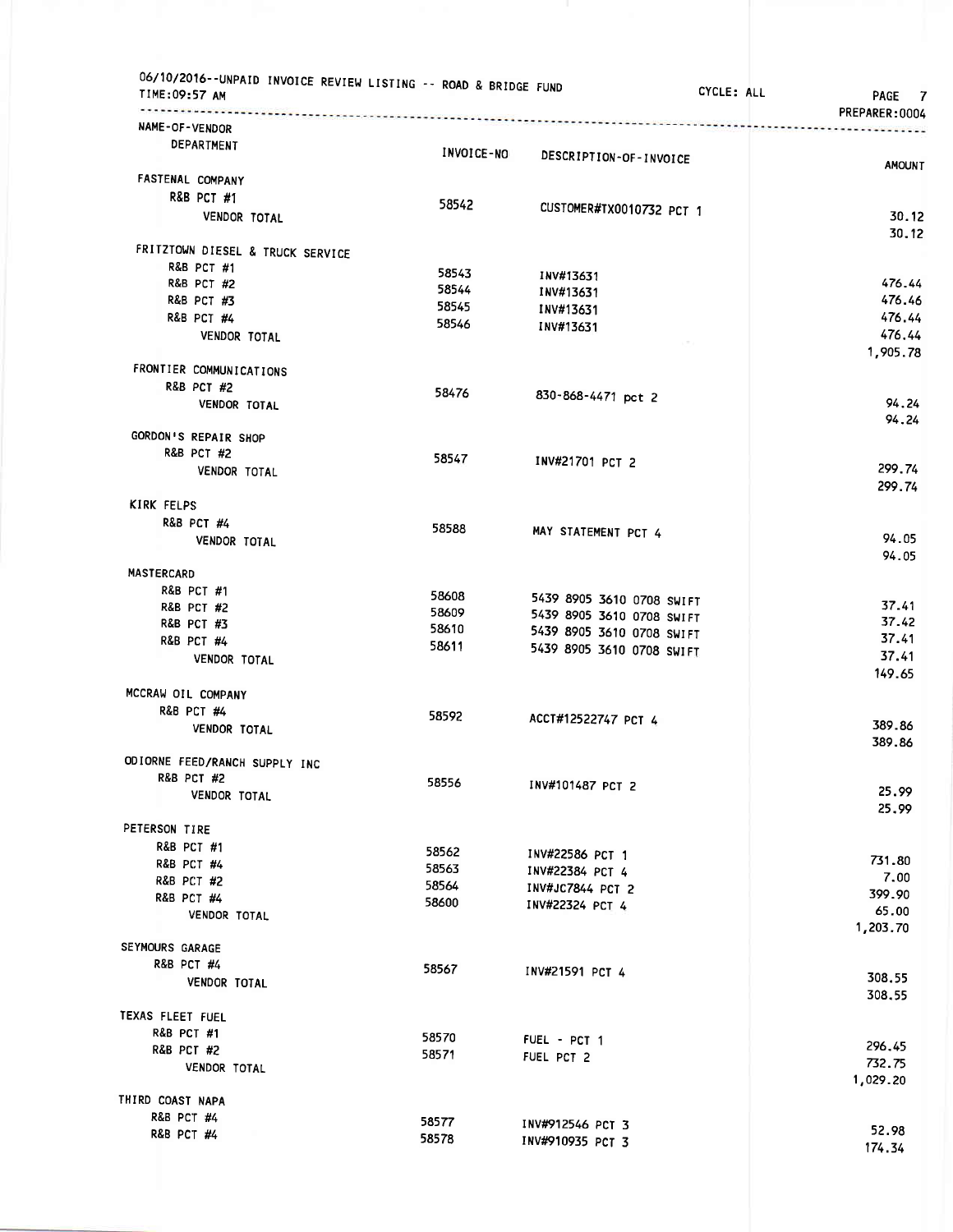| 06/10/2016--UNPAID INVOICE REVIEW LISTING -- ROAD & BRIDGE FUND<br>TIME:09:57 AM |            |                        | CYCLE: ALL | <b>PAGE</b><br>- 8<br>PREPARER: 0004 |
|----------------------------------------------------------------------------------|------------|------------------------|------------|--------------------------------------|
| <b>NAME-OF-VENDOR</b>                                                            |            |                        |            |                                      |
| <b>DEPARTMENT</b>                                                                | INVOICE-NO | DESCRIPTION-OF-INVOICE |            | <b>AMOUNT</b>                        |
| <b>R&amp;B PCT #2</b>                                                            | 58579      | INV#688235 PCT 2       |            | 32.28                                |
| <b>R&amp;B PCT #4</b>                                                            | 58601      | ACCT#61074 PCT 4       |            | 96.46                                |
| <b>VENDOR TOTAL</b>                                                              |            |                        |            | 356.06                               |
| <b>FUND TOTAL</b>                                                                |            |                        |            | 5.886.94                             |

5,886.94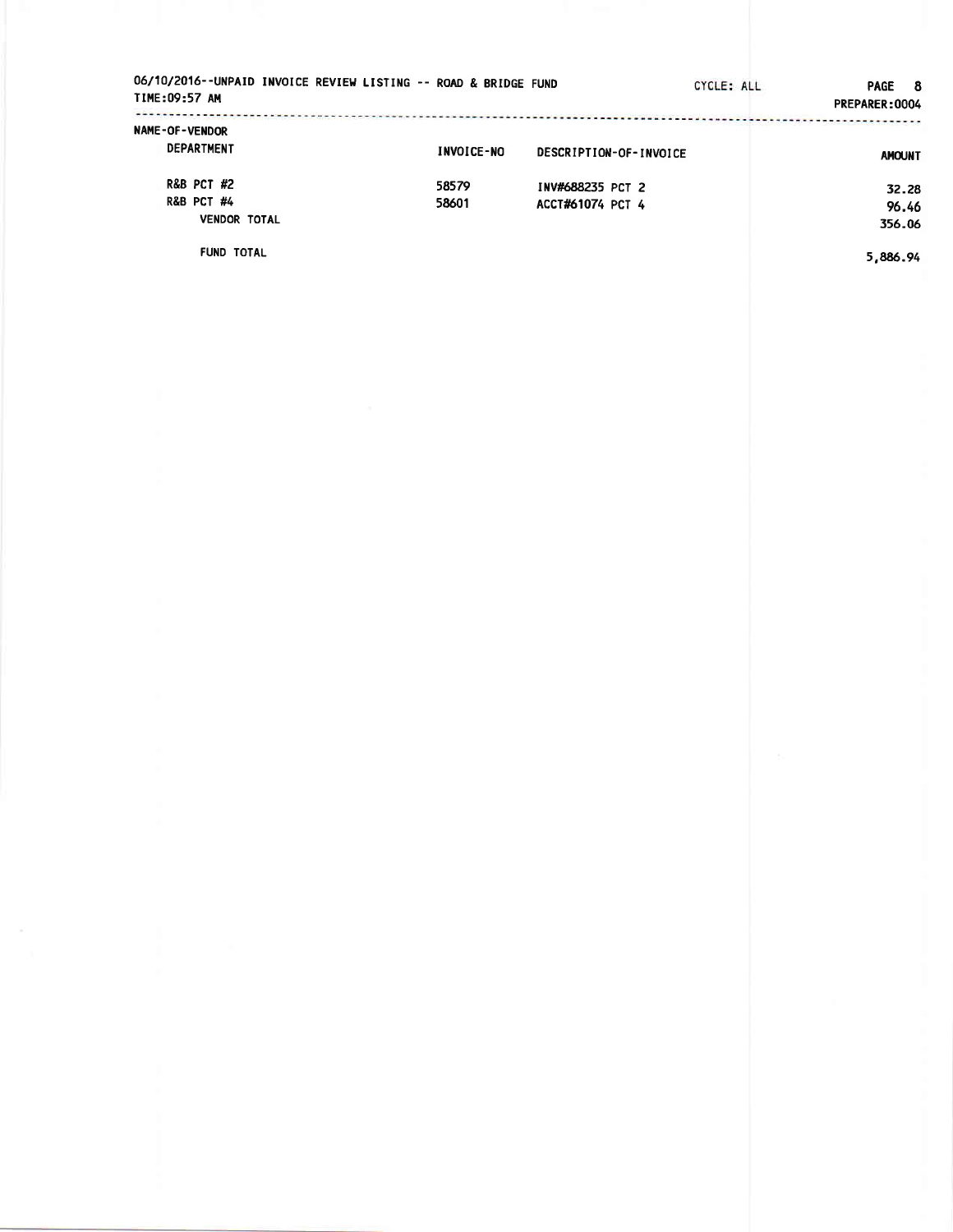| 06/10/2016--UNPAID INVOICE REVIEW LISTING -- RECORDS MANAGEMENT CLERK<br>TIME:09:57 AM        |                   |                        | CYCLE: ALL | PAGE 9<br>PREPARER: 0004 |
|-----------------------------------------------------------------------------------------------|-------------------|------------------------|------------|--------------------------|
| <b>NAME-OF-VENDOR</b><br><b>DEPARTMENT</b>                                                    | <b>INVOICE-NO</b> | DESCRIPTION-OF-INVOICE |            | <b>AMOUNT</b>            |
| HILL COUNTRY IT<br>RECORDS MANAGEMENT CLERK EXPENSES<br><b>VENDOR TOTAL</b>                   | 58513             | INV #000051            |            | 150.00<br>150.00         |
| PROFESSIONAL PLOTTER TECHNOLOGIES<br>RECORDS MANAGEMENT CLERK EXPENSES<br><b>VENDOR TOTAL</b> | 58488             | INV #33905 CO CLERK    |            | 82.00<br>82.00           |
| <b>FUND TOTAL</b>                                                                             |                   |                        |            | 232.00                   |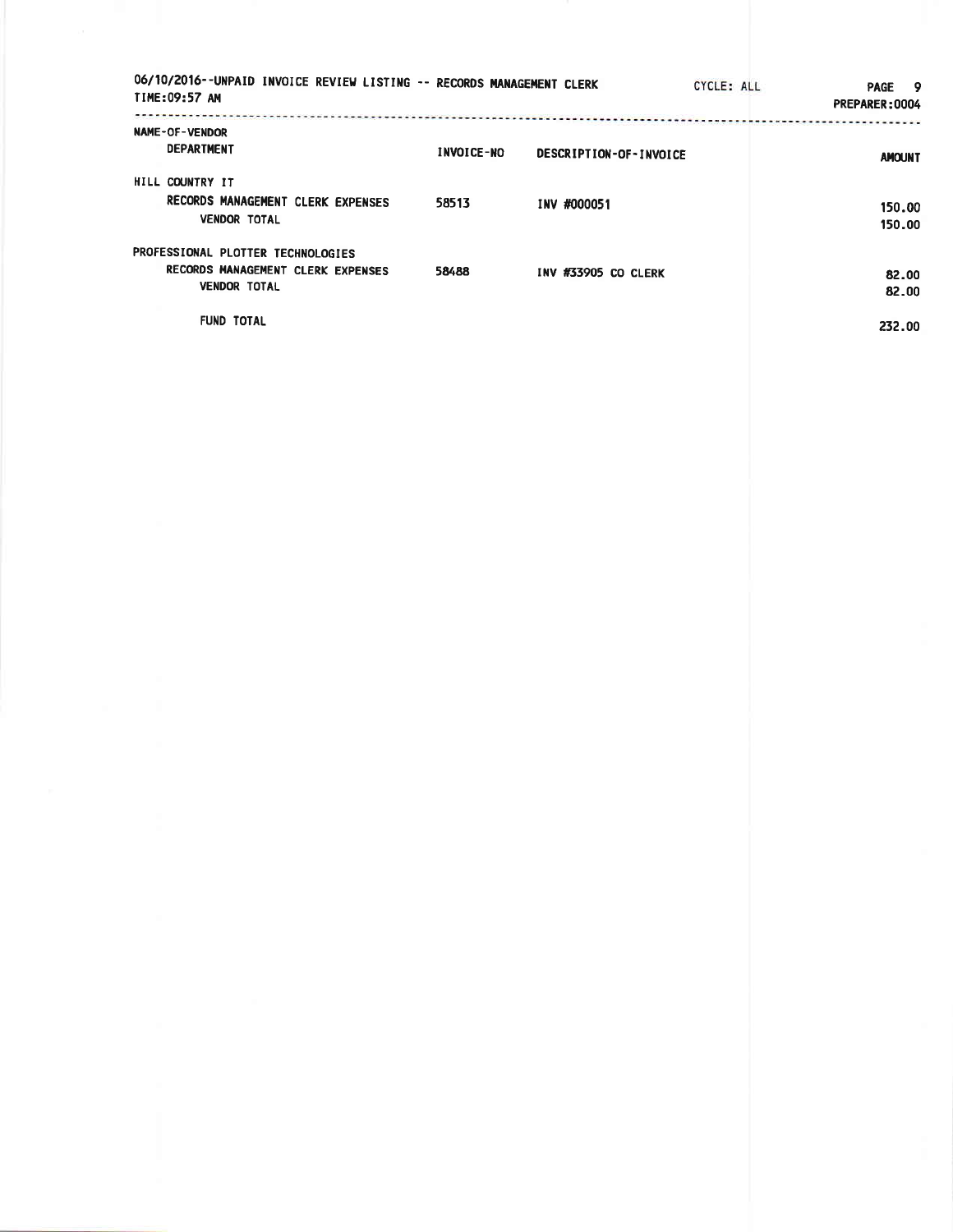| 06/10/2016--UNPAID INVOICE REVIEW LISTING -- CHILD SAFETY<br>TIME:09:57 AM       |            | CYCLE: ALL             | <b>PAGE</b><br>- 10<br>PREPARER: 0004 |
|----------------------------------------------------------------------------------|------------|------------------------|---------------------------------------|
| NAME-OF-VENDOR<br><b>DEPARTMENT</b>                                              | INVOICE-NO | DESCRIPTION-OF-INVOICE | <b>AMOUNT</b>                         |
| CASA FOR THE HIGHLAND LAKES<br>CHILD SAFETY FUND EXPENSES<br><b>VENDOR TOTAL</b> | 58502      | 2016 BUDGET REQUEST    | 4,000.00<br>4,000.00                  |
| <b>FAMILY CRISIS CENTER</b><br>CHILD SAFETY FUND EXPENSES<br><b>VENDOR TOTAL</b> | 58512      | 2016 BUDGET REQUEST    | 4,000.00<br>4,000.00                  |
| <b>FUND TOTAL</b>                                                                |            |                        | 8,000.00                              |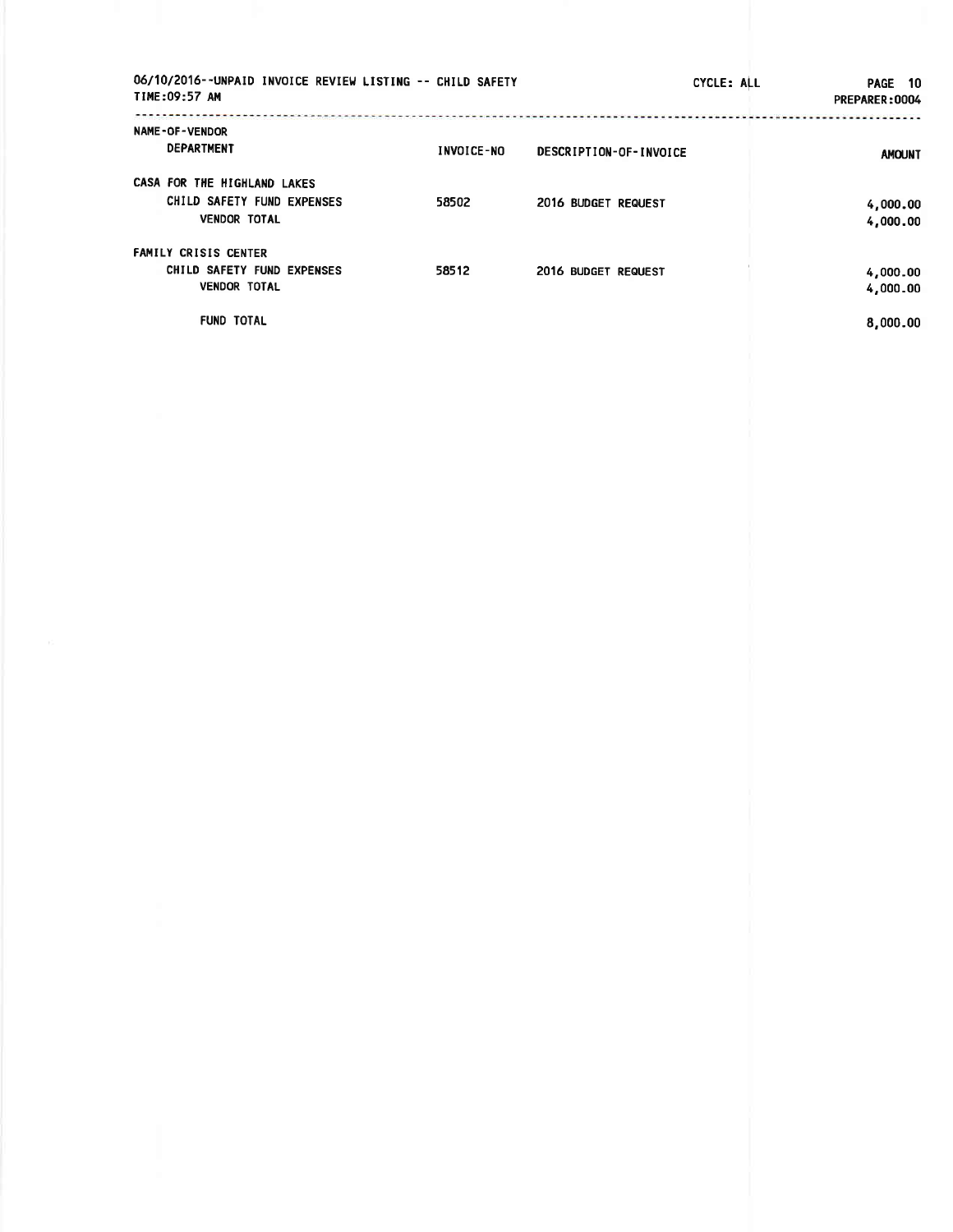| 06/10/2016--UNPAID INVOICE REVIEW LISTING -- DISTRICT COURT RECORD PRESERVATION<br>TIME:09:57 AM |            |                        | CYCLE: ALL | <b>PAGE</b><br>- 11<br>PREPARER: 0004 |
|--------------------------------------------------------------------------------------------------|------------|------------------------|------------|---------------------------------------|
| <b>NAME-OF-VENDOR</b><br><b>DEPARTMENT</b>                                                       | INVOICE-NO | DESCRIPTION-OF-INVOICE |            | <b>AMOUNT</b>                         |
| HILL COUNTRY IT<br><b>EXPENSES</b><br><b>VENDOR TOTAL</b>                                        | 58514      | INV #000051            |            | 150.00<br>150.00                      |
| <b>FUND TOTAL</b>                                                                                |            |                        |            | 150.00                                |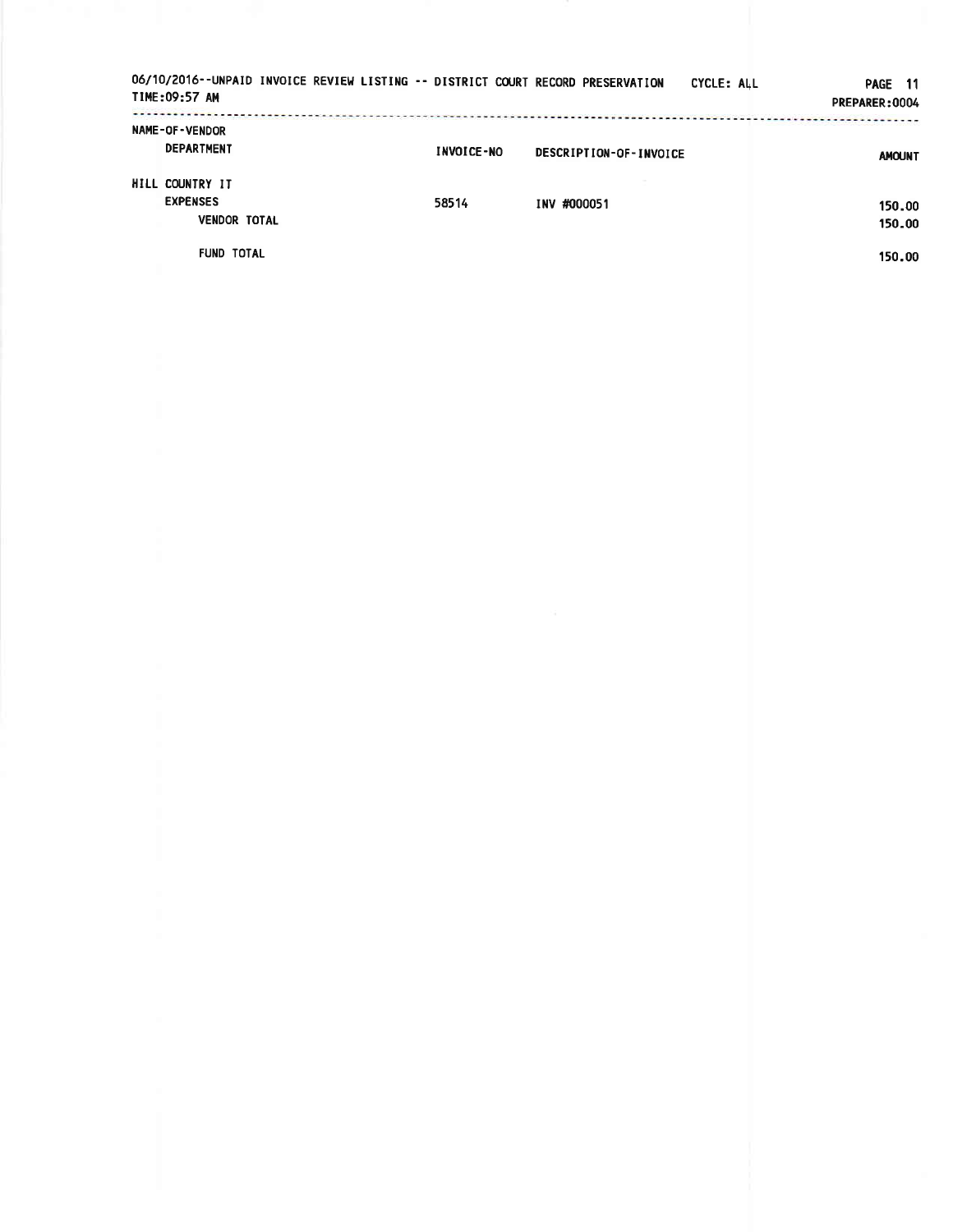| 06/10/2016--UNPAID INVOICE REVIEW LISTING -- COUNTY WIDE ROAD & BRIDGE IMPROVEME<br>TIME:09:57 AM |            | CYCLE: ALL             | PAGE 12<br>PREPARER: 0004         |
|---------------------------------------------------------------------------------------------------|------------|------------------------|-----------------------------------|
| NAME-OF-VENDOR<br><b>DEPARTMENT</b>                                                               | INVOICE-NO | DESCRIPTION-OF-INVOICE | . <del>. .</del><br><b>AMOUNT</b> |
| BRAUNTEX MATERIALS, INC.<br><b>EXPENSES</b><br><b>VENDOR TOTAL</b>                                | 58527      | INV#78997 PCT 2        | 5,681.20<br>5,681.20              |
| CHANAS AGGREGATES BLANCO, LLC<br><b>EXPENSES</b><br><b>VENDOR TOTAL</b>                           | 58533      | INV#1216 PCT 2         | 489.38<br>489.38                  |
| ERGON ASPHALT AND EMULSIONS, INC<br><b>EXPENSES</b><br><b>VENDOR TOTAL</b>                        | 58540      | INV#9401458316 PCT 2   | 1,147.47<br>1,147.47              |
| <b>FUND TOTAL</b>                                                                                 |            |                        | 7,318.05                          |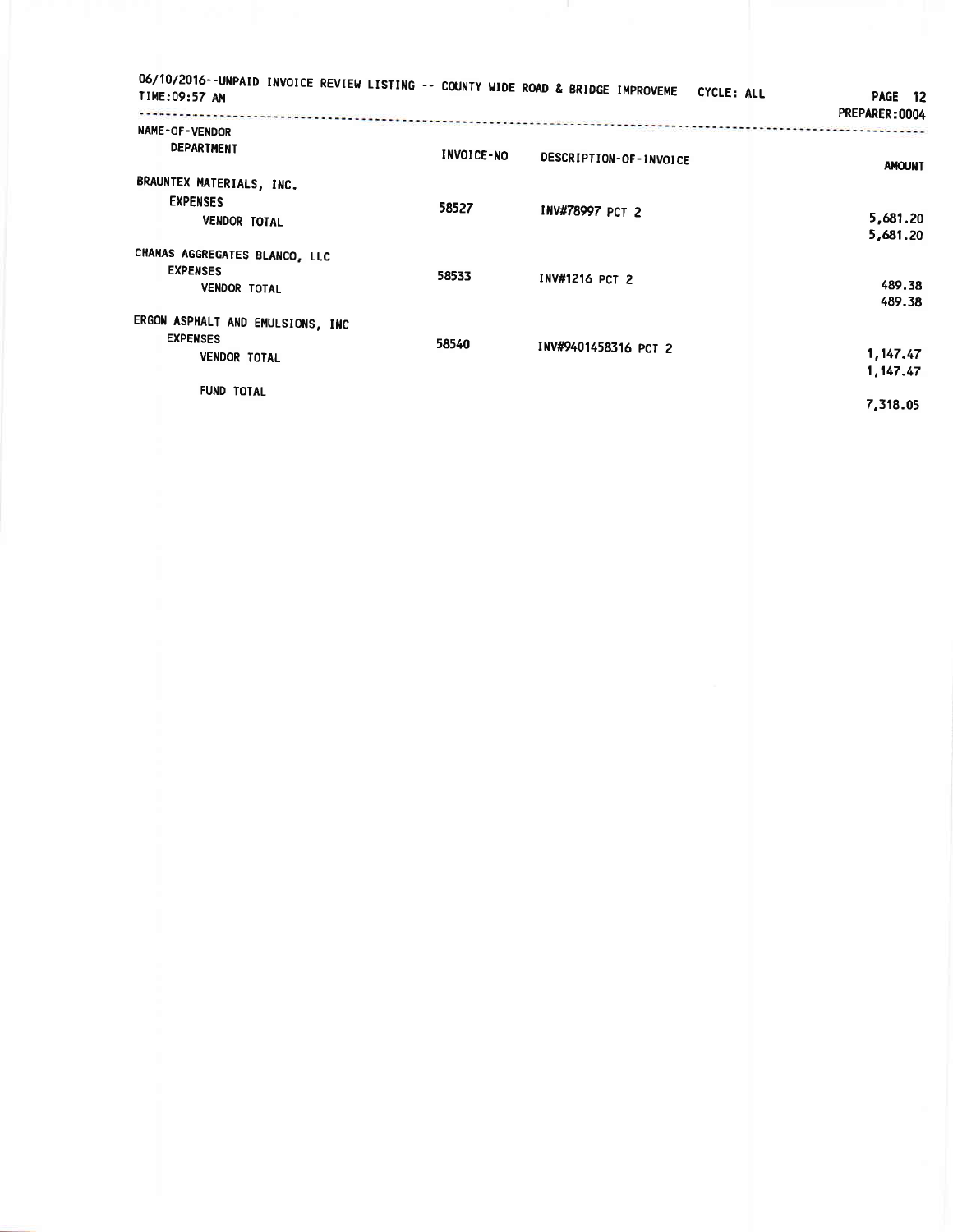| 06/10/2016--UNPAID INVOICE REVIEW LISTING -- GRAND TOTAL PAGE<br>TIME:09:57 AM |  |            |                        | CYCLE: ALL | PAGE 13<br>PREPARER: 0004 |
|--------------------------------------------------------------------------------|--|------------|------------------------|------------|---------------------------|
| NAME-OF-VENDOR<br><b>DEPARTMENT</b>                                            |  | INVOICE-NO | DESCRIPTION-OF-INVOICE |            | <b>AMOUNT</b>             |

**GRAND TOTAL** 

118,927.97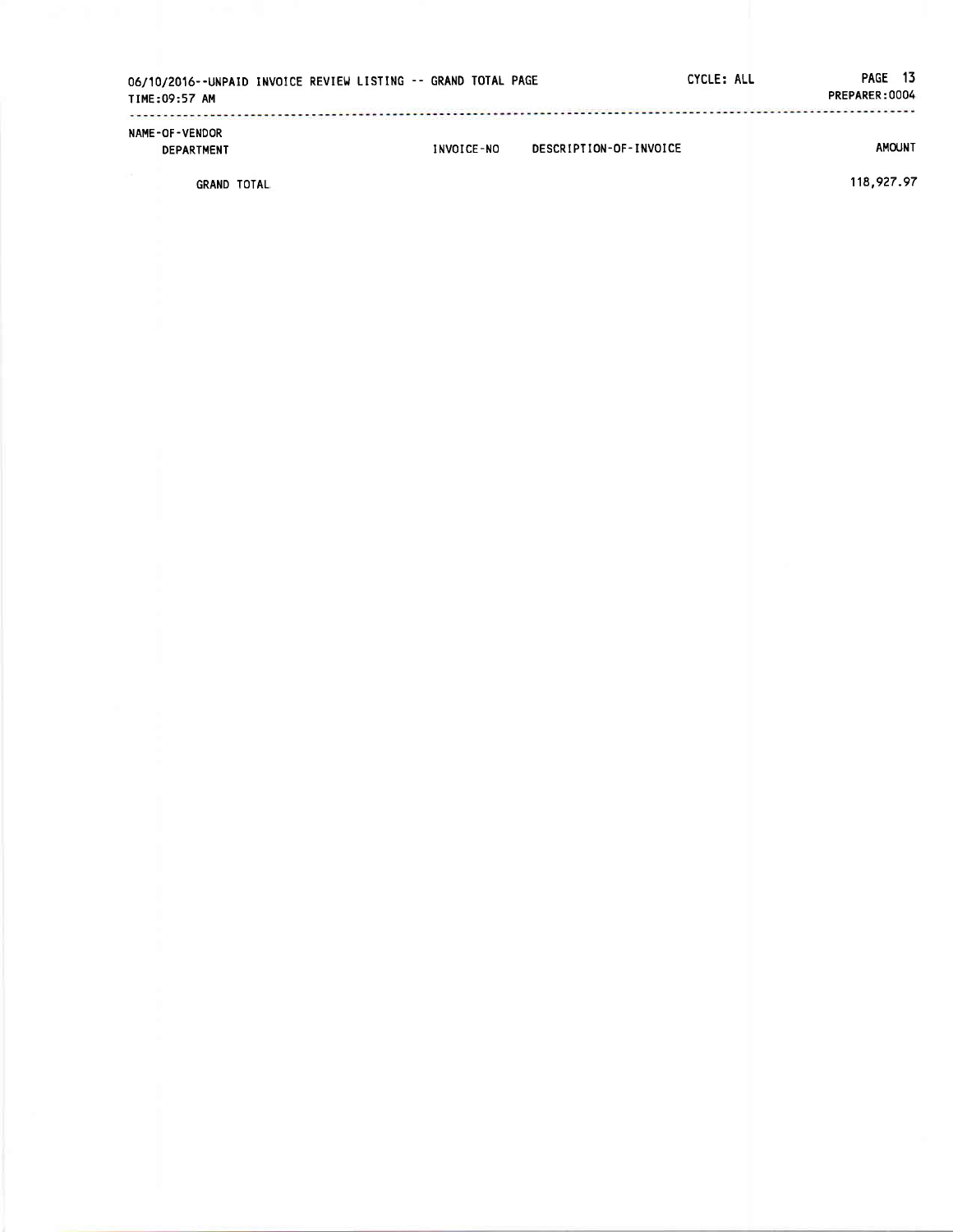|                                                                                    | <b>BLANCO COUNTY</b><br>REQUEST FOR A LINE-ITEM TRANSFER                                                                                                  |                                                          |
|------------------------------------------------------------------------------------|-----------------------------------------------------------------------------------------------------------------------------------------------------------|----------------------------------------------------------|
| DATE:<br>77/6                                                                      |                                                                                                                                                           |                                                          |
| TO:<br>Bensin<br>FROM:<br>DEPARTMENT                                               | HONORABLE COMMISSIONERS COURT OF BLANCO COUNTY, TEXAS                                                                                                     |                                                          |
| <b>FUND</b><br>FROM: $\mathbb{Z}$                                                  | I SUBMIT TO YOU FOR YOUR CONSIDERATION, THE FOLLOWING LINE ITEM TRANSFERS:<br>LINE ITEM DESCRIPTION                                                       | LINE ITEM #<br><b>AMOUNT</b><br>$15 - 560 - 312$<br>705. |
| TO:                                                                                | Road Martajale                                                                                                                                            | $15 - 315$<br>1905.92                                    |
| Reason for request:<br>Alecil                                                      | nove cell life-                                                                                                                                           |                                                          |
|                                                                                    | Note: This change is the budget for county purposes is in accordance with 111.011<br>Changes in Budget for County Purposes" of the Local Government Code. |                                                          |
| Department Head Signature<br>Co Judge/Commissioners' Court Approval<br>(as needed) |                                                                                                                                                           | Attest: County Clerk<br>(if Commissioners' Court Action) |
|                                                                                    |                                                                                                                                                           |                                                          |
|                                                                                    | The company of the company of                                                                                                                             |                                                          |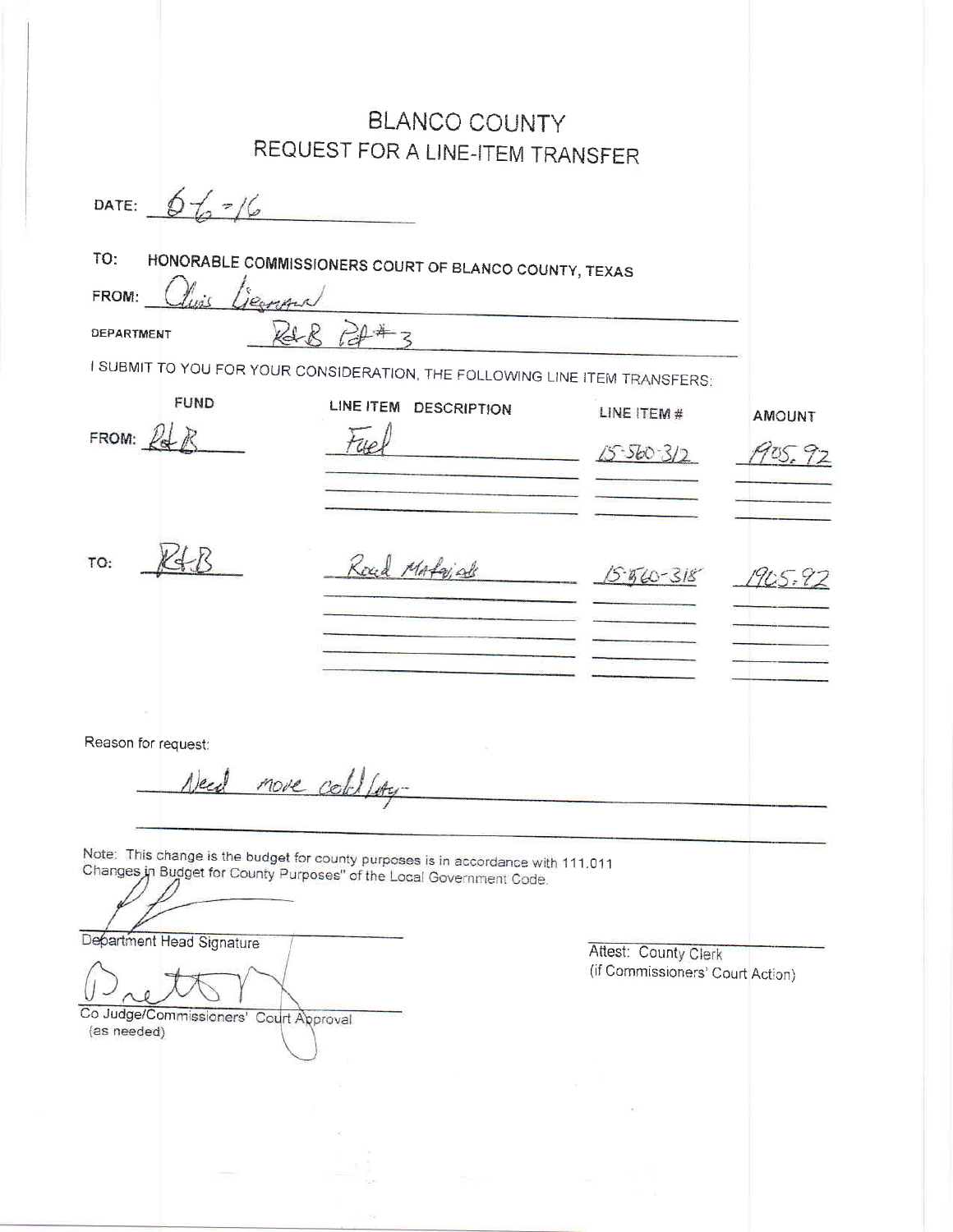| <b>BLANCO COUNTY</b><br>REQUEST FOR A LINE-ITEM TRANSFER                   |                                                                                                                                                           |                      |               |  |
|----------------------------------------------------------------------------|-----------------------------------------------------------------------------------------------------------------------------------------------------------|----------------------|---------------|--|
| DATE: $0$ $910$                                                            |                                                                                                                                                           |                      |               |  |
| TO:                                                                        | HONORABLE COMMISSIONERS COURT OF BLANCO COUNTY, TEXAS                                                                                                     |                      |               |  |
| FROM: Sheriff<br>M<br>draan                                                |                                                                                                                                                           |                      |               |  |
| Sheri CF's<br>DEPARTMENT                                                   | Hicu                                                                                                                                                      |                      |               |  |
|                                                                            | I SUBMIT TO YOU FOR YOUR CONSIDERATION, THE FOLLOWING LINE ITEM TRANSFERS:                                                                                |                      |               |  |
| <b>FUND</b>                                                                | LINE ITEM DESCRIPTION                                                                                                                                     | LINE ITEM $#$        | <b>AMOUNT</b> |  |
| FROM: STYM FFS Office                                                      | Automobile expinse                                                                                                                                        | 10-0125-0410         | 202           |  |
|                                                                            |                                                                                                                                                           |                      |               |  |
|                                                                            |                                                                                                                                                           |                      |               |  |
| TO: Sheriffs Office                                                        | <u> Pfler Sunsply</u>                                                                                                                                     | 10-0425-0302         | BlickX        |  |
|                                                                            |                                                                                                                                                           |                      |               |  |
|                                                                            |                                                                                                                                                           |                      |               |  |
|                                                                            |                                                                                                                                                           |                      |               |  |
|                                                                            |                                                                                                                                                           |                      |               |  |
| Reason for request:                                                        |                                                                                                                                                           |                      |               |  |
| on Supply                                                                  | 1115<br><u>hun Depleted</u> .                                                                                                                             |                      |               |  |
|                                                                            |                                                                                                                                                           |                      |               |  |
|                                                                            | Note: This change is the budget for county purposes is in accordance with 111.011<br>Changes in Budget for County Purposes" of the Local Government Code. |                      |               |  |
|                                                                            |                                                                                                                                                           |                      |               |  |
| Department Head Signature                                                  |                                                                                                                                                           | Attest: County Clerk |               |  |
| (if Commissioners' Court Action)<br>Co Judge/Commissioners' Court Approval |                                                                                                                                                           |                      |               |  |
| (as needed)                                                                |                                                                                                                                                           |                      |               |  |
|                                                                            |                                                                                                                                                           |                      |               |  |
|                                                                            |                                                                                                                                                           |                      |               |  |

 $\mathcal{G}$  . The set of  $\mathcal{G}$ 

 $\omega^{-1/2}$ 

 $\sim$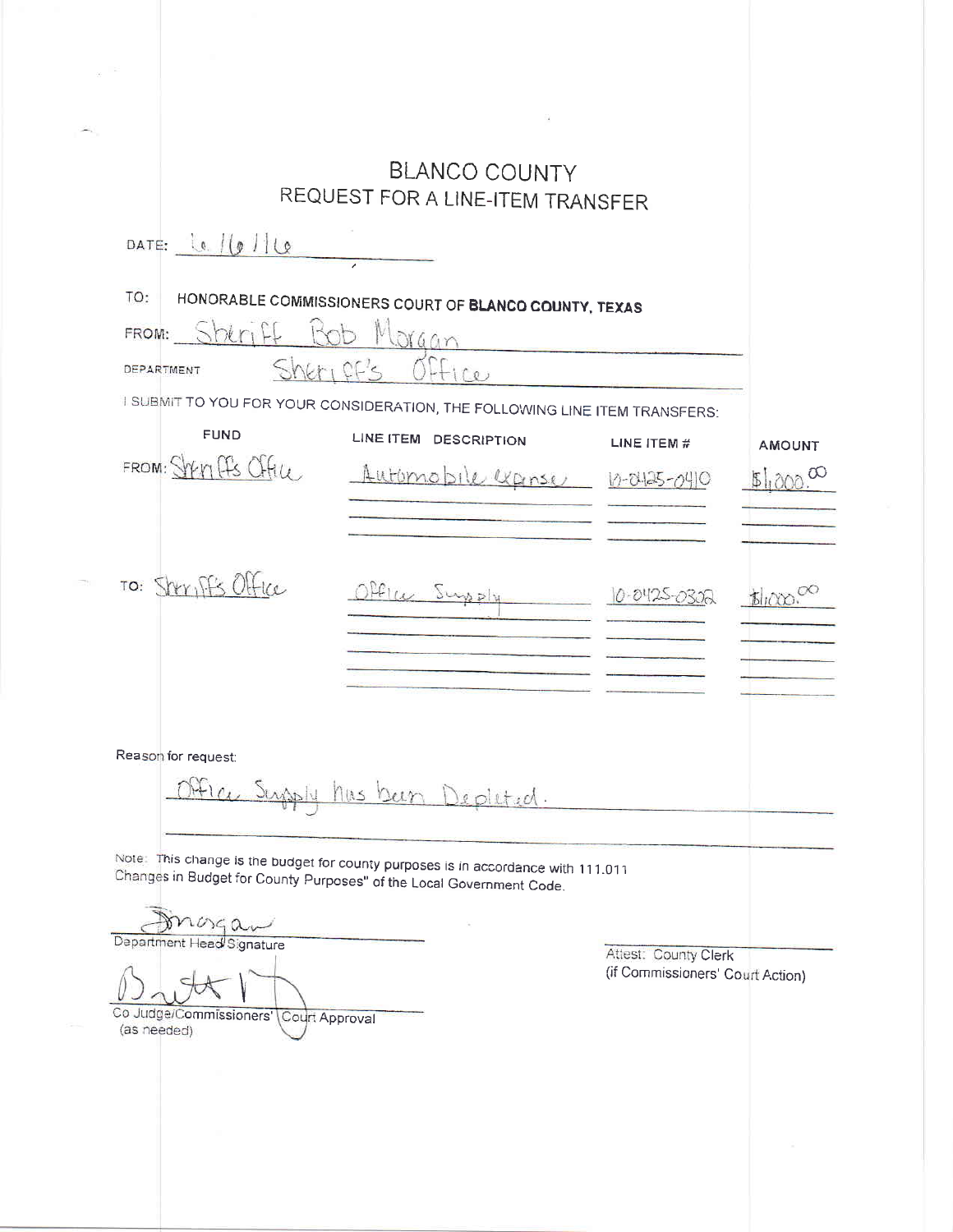| <b>BLANCO COUNTY</b><br>REQUEST FOR A LINE-ITEM TRANSFER                                                                                                   |                                                                                                     |                                                          |               |  |  |  |
|------------------------------------------------------------------------------------------------------------------------------------------------------------|-----------------------------------------------------------------------------------------------------|----------------------------------------------------------|---------------|--|--|--|
| DATE: $6 - 27 - 16$                                                                                                                                        |                                                                                                     |                                                          |               |  |  |  |
| TO:<br>HONORABLE COMMISSIONERS COURT OF BLANCO COUNTY, TEXAS<br>hris LesmAnn<br>FROM:                                                                      |                                                                                                     |                                                          |               |  |  |  |
| <b>DEPARTMENT</b>                                                                                                                                          | Ereligeory MANAgenest                                                                               |                                                          |               |  |  |  |
| <b>FUND</b>                                                                                                                                                | I SUBMIT TO YOU FOR YOUR CONSIDERATION, THE FOLLOWING LINE ITEM TRANSFERS:<br>LINE ITEM DESCRIPTION | LINE ITEM #                                              | <b>AMOUNT</b> |  |  |  |
| FROM: CeperAl Fund                                                                                                                                         | Education                                                                                           | 10-445-306                                               | 800           |  |  |  |
|                                                                                                                                                            |                                                                                                     |                                                          |               |  |  |  |
|                                                                                                                                                            |                                                                                                     |                                                          |               |  |  |  |
| <i>revered</i> Fred<br>TO:                                                                                                                                 | ourty Repeater Repair                                                                               | 10-445-350                                               | 800           |  |  |  |
|                                                                                                                                                            |                                                                                                     |                                                          |               |  |  |  |
|                                                                                                                                                            |                                                                                                     |                                                          |               |  |  |  |
| Reason for request:                                                                                                                                        |                                                                                                     |                                                          |               |  |  |  |
| 2- XTS2500 Radio's Screens west black-f<br>Jeed Repair                                                                                                     |                                                                                                     |                                                          |               |  |  |  |
| Note: This change is the budget for county purposes is in accordance with 111.011<br>Changes, in Budget for County Purposes" of the Local Government Code. |                                                                                                     |                                                          |               |  |  |  |
| Department Head Signature                                                                                                                                  |                                                                                                     | Attest: County Clerk<br>(if Commissioners' Court Action) |               |  |  |  |
| Co Judge/Commissioners' Court Approval<br>(as needed)                                                                                                      |                                                                                                     |                                                          |               |  |  |  |
|                                                                                                                                                            |                                                                                                     |                                                          |               |  |  |  |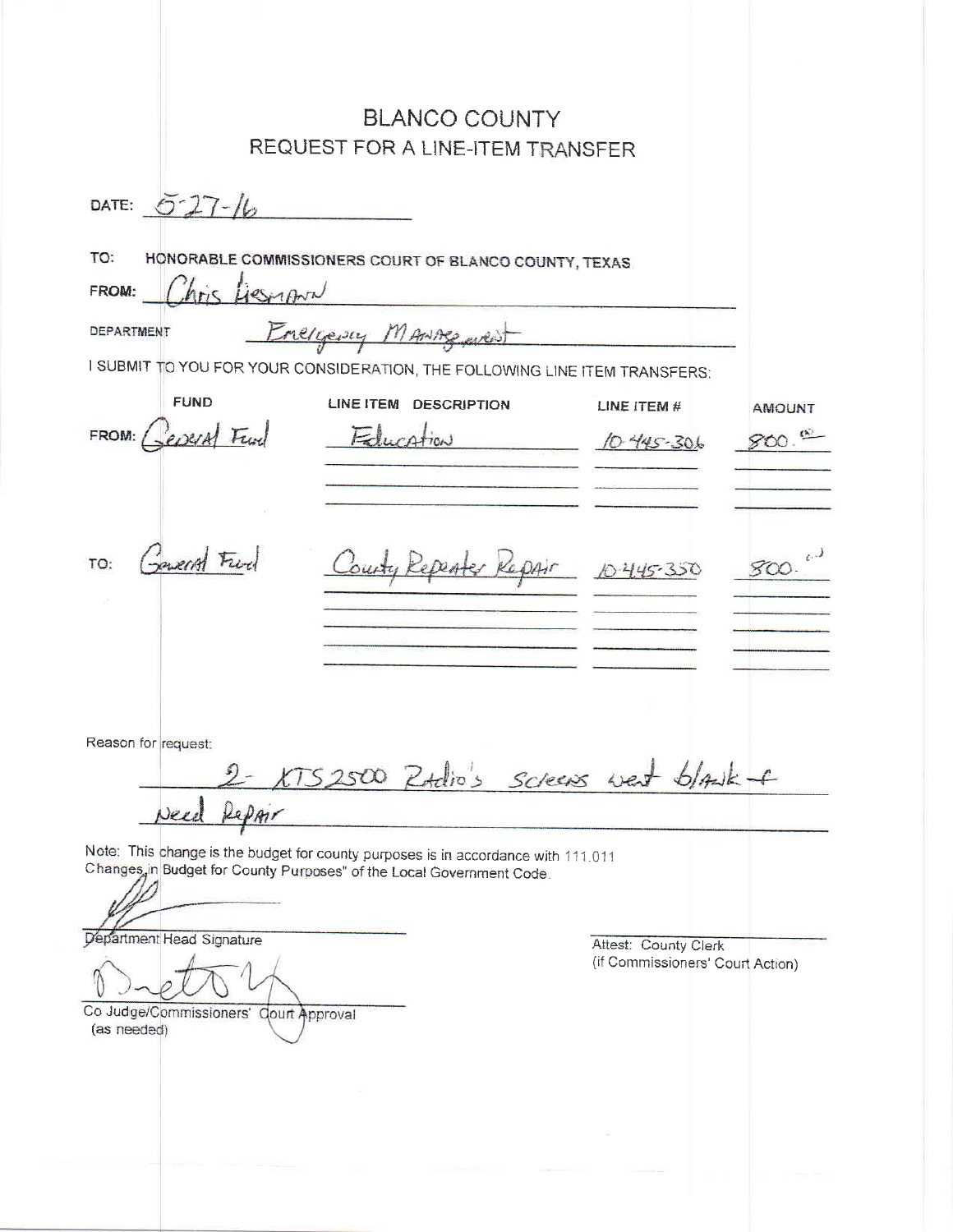| <b>BLANCO COUNTY</b><br>REQUEST FOR A LINE-ITEM TRANSFER                                                           |                                                                                                                                                           |                                                          |               |  |  |  |
|--------------------------------------------------------------------------------------------------------------------|-----------------------------------------------------------------------------------------------------------------------------------------------------------|----------------------------------------------------------|---------------|--|--|--|
| 5/31/14<br>DATE:                                                                                                   |                                                                                                                                                           |                                                          |               |  |  |  |
| TO:<br>Sheriff Bob Morgan<br>FROM:<br>DEPARTMENT                                                                   | HONORABLE COMMISSIONERS COURT OF BLANCO COUNTY, TEXAS                                                                                                     |                                                          |               |  |  |  |
|                                                                                                                    | The Shirick's Department                                                                                                                                  |                                                          |               |  |  |  |
| I SUBMIT TO YOU FOR YOUR CONSIDERATION, THE FOLLOWING LINE ITEM TRANSFERS:<br><b>FUND</b><br>LINE ITEM DESCRIPTION |                                                                                                                                                           |                                                          |               |  |  |  |
| FROM: Sheriffs Office                                                                                              | Midleal examsis prisones 10-0425-0435                                                                                                                     | LINE ITEM #                                              | <b>AMOUNT</b> |  |  |  |
| <u>Sheriffs</u> Mfice<br>TO:                                                                                       |                                                                                                                                                           |                                                          |               |  |  |  |
| Reason for request:<br>$Immatz$ clintal $\leq$ the $\lg_1 s$                                                       | <u>Inpoly Reventoring</u>                                                                                                                                 |                                                          |               |  |  |  |
|                                                                                                                    | Note: This change is the budget for county purposes is in accordance with 111.011<br>Changes in Budget for County Purposes" of the Local Government Code. |                                                          |               |  |  |  |
| organ                                                                                                              |                                                                                                                                                           |                                                          |               |  |  |  |
| Department Head Signature<br>Co Judge/Commissioners' Court Approval<br>(as needed)                                 |                                                                                                                                                           | Attest: County Clerk<br>(if Commissioners' Court Action) |               |  |  |  |
|                                                                                                                    |                                                                                                                                                           |                                                          |               |  |  |  |

 $\alpha = \beta$